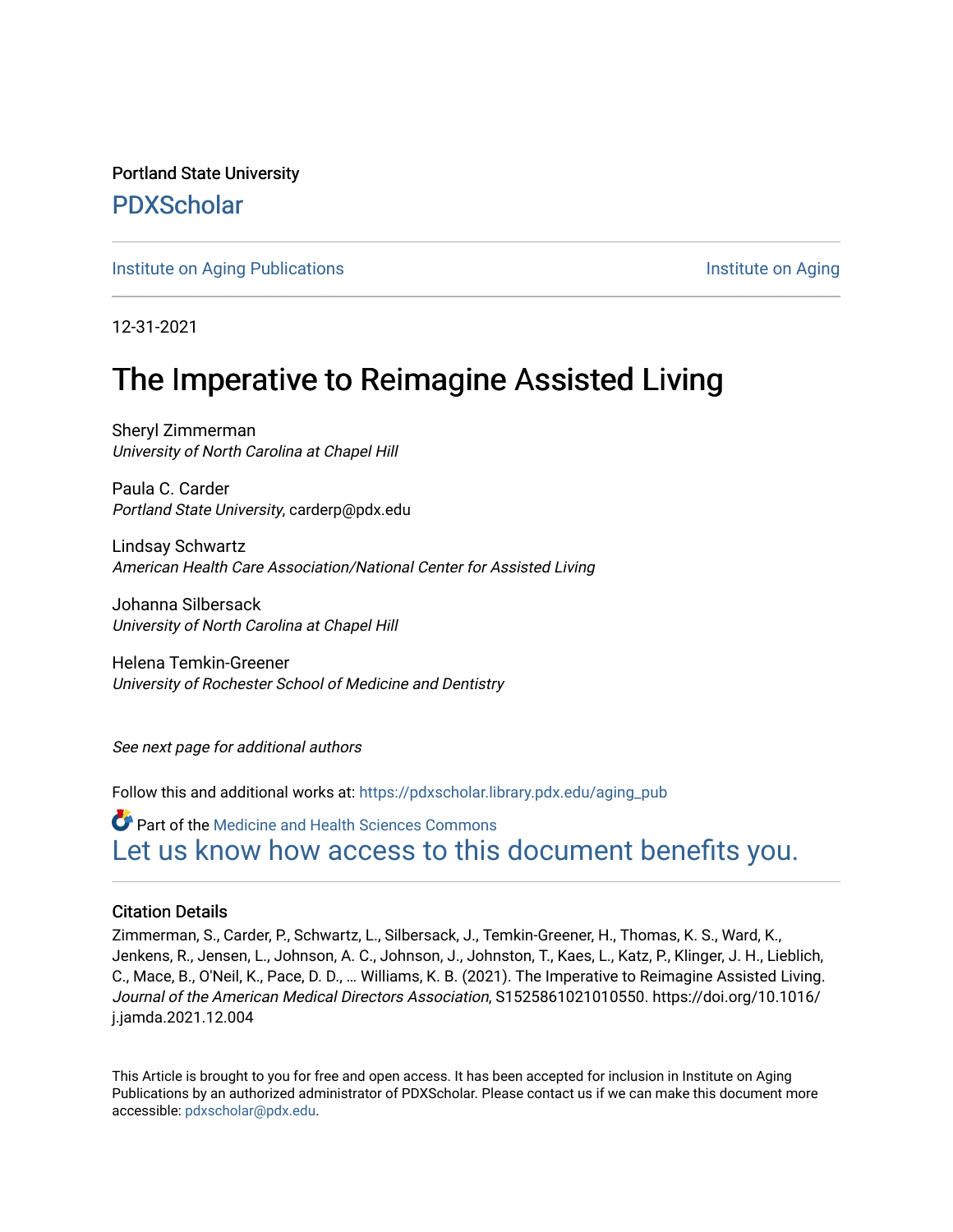### Authors

Sheryl Zimmerman, Paula C. Carder, Lindsay Schwartz, Johanna Silbersack, Helena Temkin-Greener, Kali S. Thomas, Kimberly Ward, Robert Jenkens, Liz Jensen, Alfred C. Johnson, Jed Johnson, Tim Johnston, Loretta Kaes, Paul Katz, Juliet Holt Klinger, Cathy Lieblich, Beth Mace, Kevin O'Neil, Douglas D. Pace, Kezia Scales, Robyn I. Stone, Sarah Thomas, Paul J. Williams, and Keren Brown Williams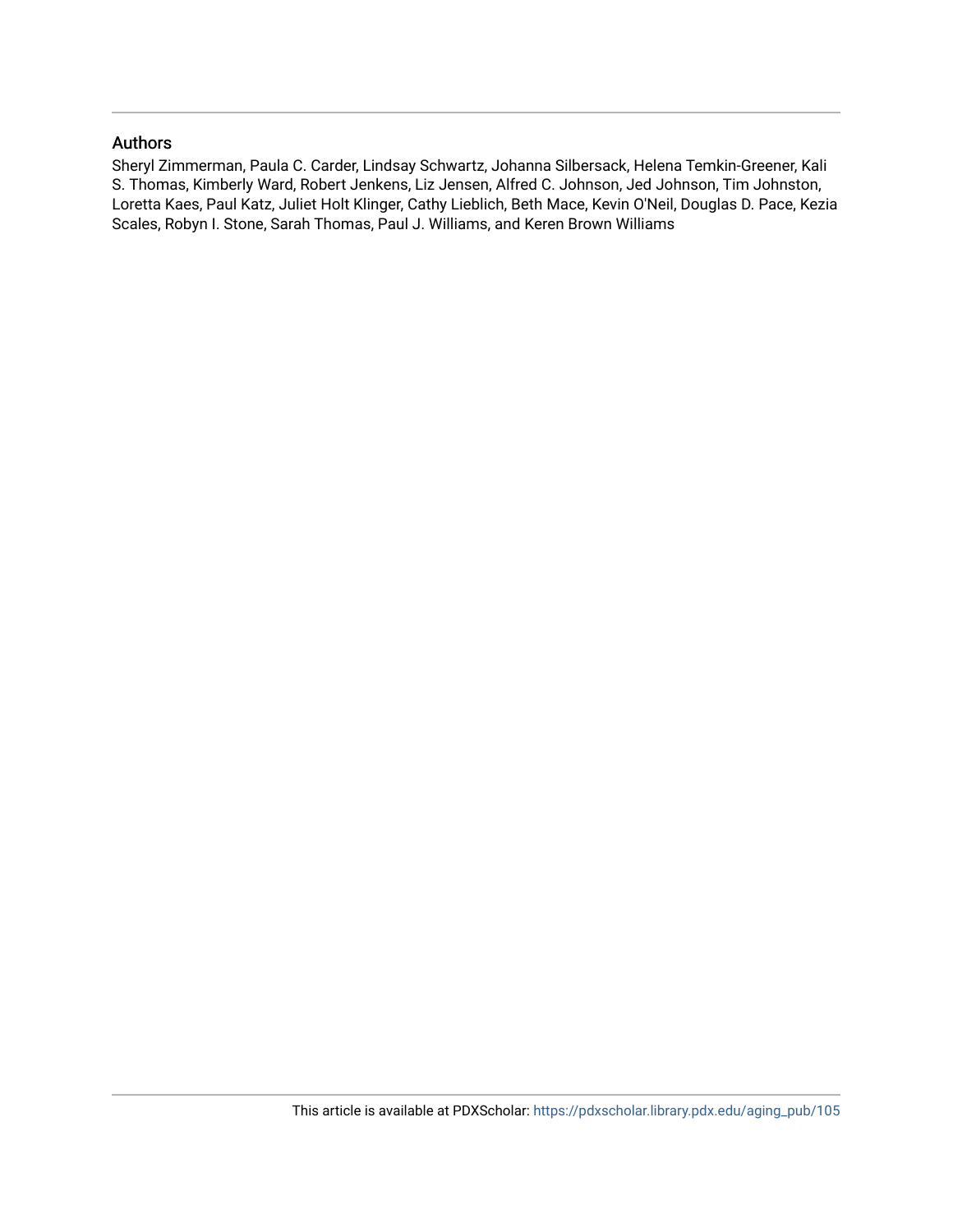

#### journal homepage: [www.jamda.com](http://www.jamda.com)

JAMDA

Special Article

## The Imperative to Reimagine Assisted Living

Check for updates

Sheryl Zimmerman PhD<sup>[a,](#page-2-0)[\\*](#page-2-1)</sup>, Paula Carder PhD<sup>[b](#page-2-2)</sup>, Lindsay S[c](#page-2-3)hwartz PhD<sup>c</sup>, Joh[a](#page-2-0)nna Silbersack MSW<sup>a</sup>, Helena Temkin-Greener PhD<sup>[d](#page-2-4)</sup>, Kali S. Thomas PhD<sup>[e](#page-2-5)</sup>, Kimberly W[a](#page-2-0)rd MPH  $^{\rm a}$ , Robert Jenkens MS  $^{\rm f}$  $^{\rm f}$  $^{\rm f}$ , Liz Jensen MSN, RN, RN-BC  $^{\rm g}$  $^{\rm g}$  $^{\rm g}$ , Alfred C. Jo[h](#page-2-8)nson BS <sup>h</sup>, Jed Johnson MSW, MBA <sup>[i](#page-2-9)</sup>, Tim Johnston PhD <sup>[j](#page-2-10)</sup>, Loretta Kaes BSN, RN-BC<sup>[k](#page-2-11)</sup>, Pau[l](#page-2-12) Katz MD, CMD<sup>1</sup>, Juliet Holt Klinger MA<sup>m</sup>, Cathy Lieblich MA<sup>[n](#page-2-14)</sup>, Beth Mace MS<sup>[o](#page-2-15)</su[p](#page-2-16)>, Kevin O'Neil MD, CMD<sup>p</sup>, Douglas D. Pace LNHA<sup>[q](#page-2-17)</sup>, Kezia Scales PhD <sup>[r](#page-2-18)</[s](#page-2-19)up>, Robyn I. S[t](#page-2-20)one DrPH <s[u](#page-2-21)p>s</sup>, Sarah Thomas OTR <sup>t</sup>, Paul J. Williams MSPH <sup>u</sup>, Keren Brown Williams PhD<sup> $V$ </sup>

<span id="page-2-0"></span>a Cecil G. Sheps Center for Health Services Research and Schools of Social Work and Public Health, University of North Carolina at Chapel Hill, Chapel Hill, NC, USA

<span id="page-2-2"></span><sup>b</sup> Institute on Aging, College of Urban and Public Affairs and School of Public Health, Oregon Health and Science University-Portland State University, Portland, OR, USA

<span id="page-2-4"></span><span id="page-2-3"></span><sup>c</sup> Center for Health Policy Evaluation in Long-Term Care, American Health Care Association/National Center for Assisted Living, Washington, DC, USA <sup>d</sup> Department of Public Health Sciences, University of Rochester School of Medicine and Dentistry, Rochester, NY, USA

<span id="page-2-5"></span>e US Department of Veterans Affairs Medical Center, and Department of Health Services, Policy and Practice, Brown University School of Public Health, Providence, RI, USA

<span id="page-2-6"></span>f Jenkens Consulting LCC, Washington, DC, USA

<span id="page-2-7"></span><sup>g</sup> Direct Supply Innovation & Technology Center, Milwaukee, WI, USA

<span id="page-2-8"></span>h National Association for Regulatory Administration, Madison, WI, USA

<span id="page-2-9"></span><sup>i</sup> CARF International, Tucson, AZ, USA

<span id="page-2-10"></span><sup>j</sup> SAGE, New York, NY, USA

<span id="page-2-11"></span><sup>k</sup> American Assisted Living Nurses Association, Napa Valley, CA, USA

<span id="page-2-12"></span><sup>1</sup> Department of Geriatrics, College of Medicine, Florida State University, FL, USA

<span id="page-2-13"></span><sup>m</sup> Brookdale Senior Living, Chicago, IL, USA

<span id="page-2-14"></span><sup>n</sup> Pioneer Network, Rochester, NY, USA

<span id="page-2-15"></span><sup>o</sup> National Investment Center for Seniors Housing and Care, Annapolis, MD, USA

<span id="page-2-16"></span><sup>p</sup> ALG Senior, Hickory, NC, USA

<span id="page-2-17"></span><sup>q</sup> Mission Partnerships, Alzheimer's Association, Washington, DC, USA

<span id="page-2-18"></span><sup>r</sup> PHI, Bronx, NY, USA

<span id="page-2-19"></span><sup>s</sup> LeadingAge, Washington, DC, USA

<span id="page-2-20"></span><sup>t</sup> Aging2.0, San Francisco, CA, USA

<span id="page-2-21"></span><sup>u</sup> Argentum, Alexandria, VA, USA

<span id="page-2-22"></span><sup>v</sup> Jessie F. Richardson Foundation, Portland, OR, USA

### ABSTRACT

Assisted living (AL) has existed in the United States for decades, evolving in response to older adults' need for supportive care and distaste for nursing homes and older models of congregate care. AL is stateregulated, provides at least 2 meals a day, around-the-clock supervision, and help with personal care, but is not licensed as a nursing home.

The key constructs of AL as originally conceived were to provide person-centered care and promote quality of life through supportive and responsive services to meet scheduled and unscheduled needs for assistance, an operating philosophy emphasizing resident choice, and a residential environment with homelike features. As AL has expanded to constitute half of all long-term care beds, the increasing involvement of the real estate, hospitality, and health care sectors has raised concerns about the variability of AL, the quality of AL, and standards for AL. Although the intent to promote person-centered care and quality of life has remained, those key constructs have become mired under tensions related to models of AL, regulation, financing, resident acuity, and the workforce.

<span id="page-2-1"></span>\* Address correspondence to Sheryl Zimmerman, PhD, Cecil G. Sheps Center for Health Services Research, University of North Carolina at Chapel Hill, 725 Martin Luther King Jr Boulevard, Campus Box 7590, Chapel Hill, NC, USA 27599-7590.

E-mail address: [Sheryl\\_Zimmerman@unc.edu](mailto:Sheryl_Zimmerman@unc.edu) (S. Zimmerman).

<https://doi.org/10.1016/j.jamda.2021.12.004>

1525-8610/© 2021 The Authors. Published by Elsevier Inc. on behalf of AMDA - The Society for Post-Acute and Long-Term Care Medicine. This is an open access article under the CC BY-NC-ND license [\(http://creativecommons.org/licenses/by-nc-nd/4.0/](http://creativecommons.org/licenses/by-nc-nd/4.0/)).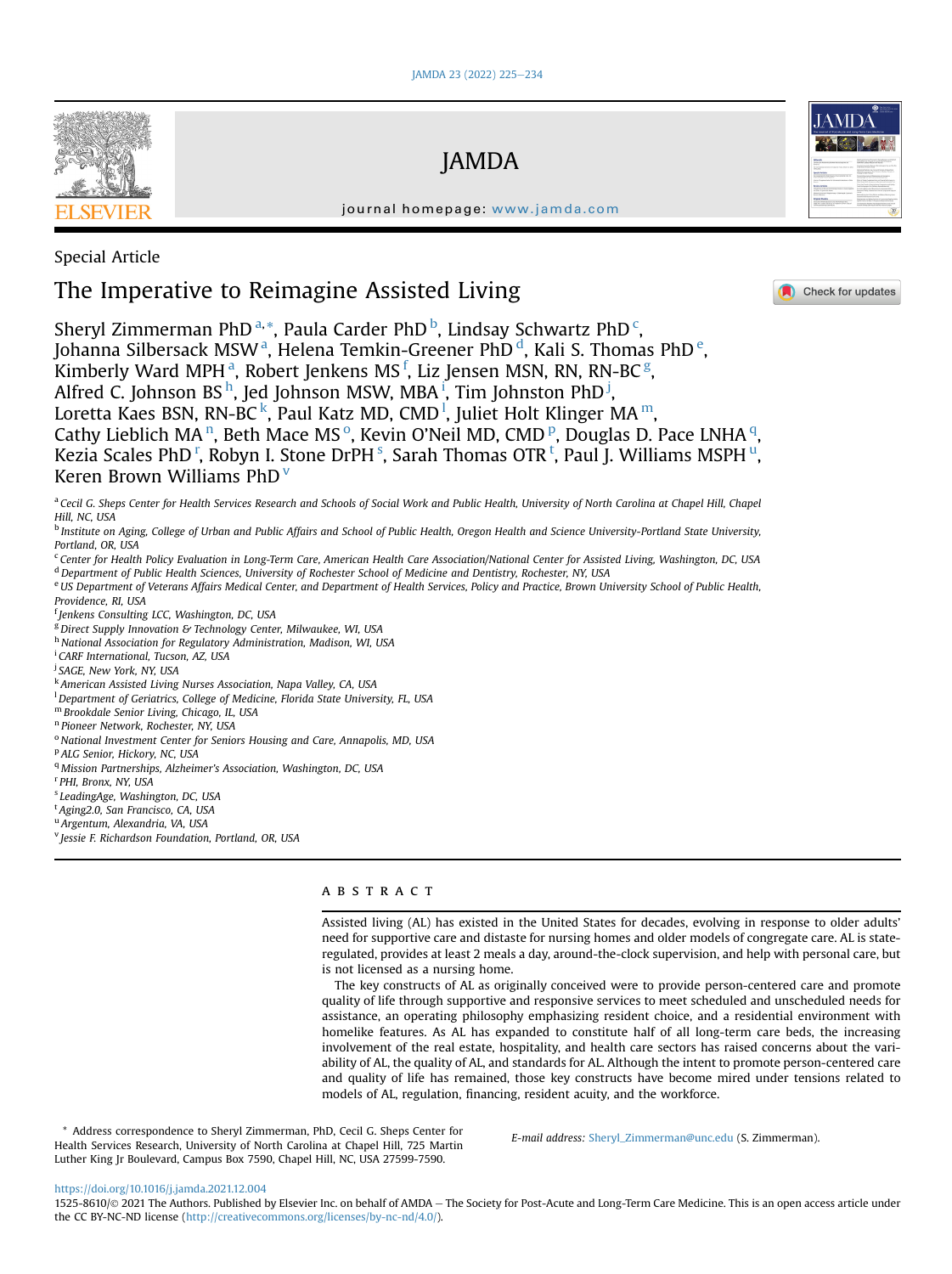These tensions have resulted in a model of care that is not as intended, and which must be reimagined if it is to be an affordable care option truly providing quality, person-centered care in a suitable environment. Toward that end, 25 stakeholders representing diverse perspectives conferred during 2 halfday retreats to identify the key tensions in AL and discuss potential solutions. This article presents the background regarding those tensions, as well as potential solutions that have been borne out, paving the path to a better future of assisted living.

 $©$  2021 The Authors. Published by Elsevier Inc. on behalf of AMDA - The Society for Post-Acute and Long-Term Care Medicine. This is an open access article under the CC BY-NC-ND license [\(http://](http://creativecommons.org/licenses/by-nc-nd/4.0/) [creativecommons.org/licenses/by-nc-nd/4.0/\)](http://creativecommons.org/licenses/by-nc-nd/4.0/).

What is now known as assisted living (AL) had its roots more than 80 years ago, evolving in response to older adults' need for supportive care (but not ongoing nursing care), and distaste for nursing homes and older models of congregate care.<sup>[1](#page-9-0)</sup> As it expanded with involvement of the real estate, hospitality, and health care sectors, concerns about the variability of what was considered "assisted living" arose, along with concerns related to quality and standards.<sup>[2](#page-9-1)</sup> Using today's common definition of AL as a care setting regulated by states to provide room and board to 4 or more residents, at least 2 meals a day, around-the-clock supervision, and help with personal care to a predominantly adult population, there are 996,100 licensed beds in 28,900 AL communities across the United States, ranging in size from 4 to 581 beds (average 35 beds).<sup>3</sup>

<span id="page-3-0"></span>Intending to promote person-centered care and quality of life, the key AL constructs as originally conceived were supportive and responsive services to meet scheduled and unscheduled needs for assistance, an operating philosophy emphasizing resident choice, and a residential environment with homelike features [\(Figure 1\)](#page-3-0). $^{2,4}$  $^{2,4}$  $^{2,4}$  $^{2,4}$  As AL has expanded to constitute one-half of all long-term care beds, the intent to promote person-centered care and quality of life has remained, but those key constructs have become mired under

tensions related to models of AL, regulation, financing, resident acuity, and the workforce [\(Figure 2\)](#page-4-0).

Many stakeholders agree-and vehemently so-that today's AL is not as intended in the past, and that it must be reimagined for the future. Toward that end, 25 stakeholders representing diverse perspectives (see author affiliations) conferred during 2 half-day retreats to identify the key tensions in AL and discuss potential solutions. As will become clear, the choice of Venn diagrams to display these tensions illustrates their overlapping nature and suggests the complexity in achieving the desired future.

#### Current Tensions in Assisted Living and Potential Solutions

#### Assisted Living Models

#### Tensions

Some of the earliest models of AL date to the 1940s in the form of board and care homes.<sup>1</sup> Between roughly 1980 and 2000, 3 key events shaped AL: a growing distaste for nursing homes and idealistic values regarding alternative settings; recognition of different types of AL (eg, hospitality, health care); and apparent dilution of ideals during a



Fig. 1. Initial key constructs of assisted living.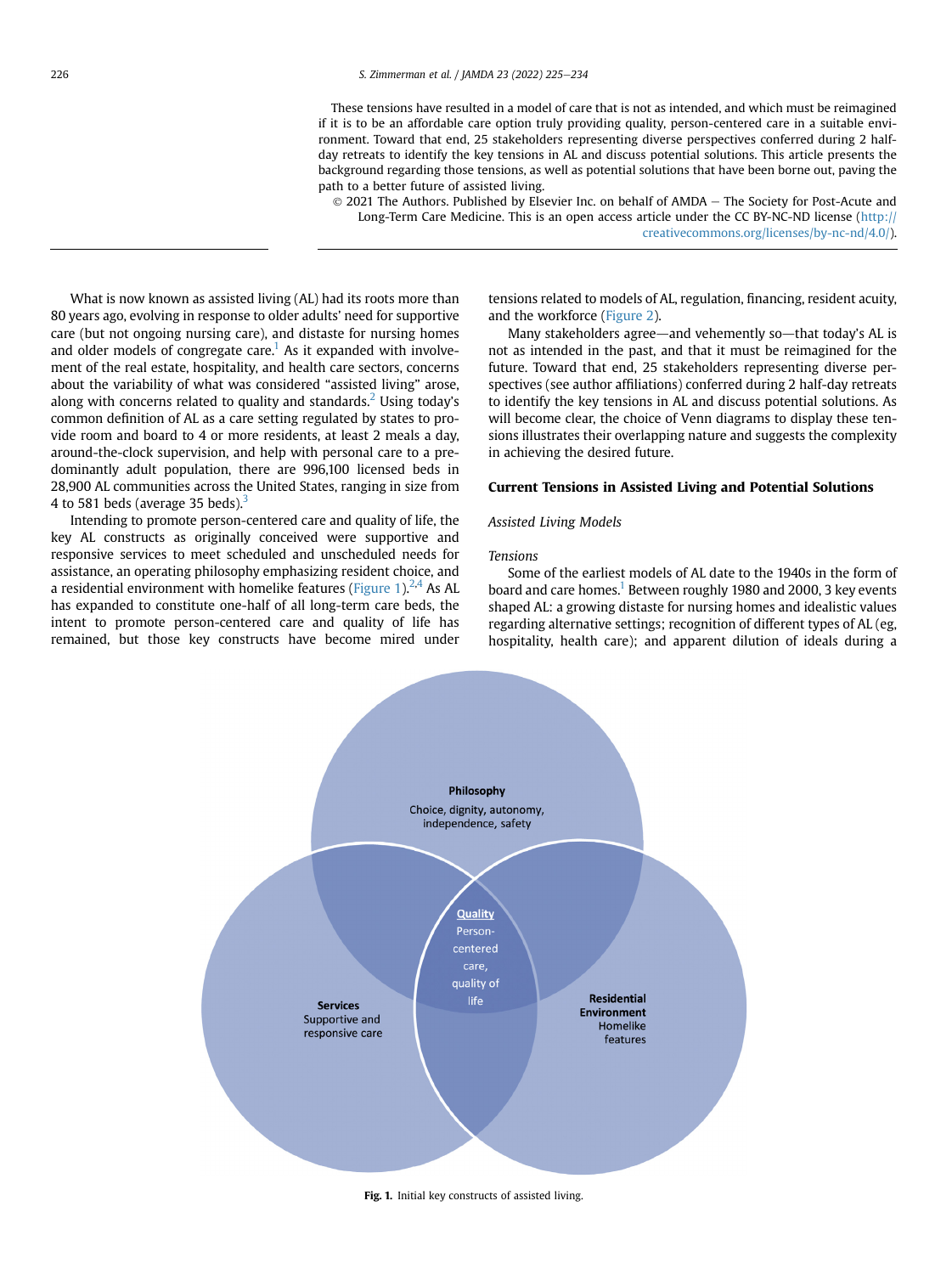<span id="page-4-0"></span>

Fig. 2. Tensions for change in assisted living.

period of expansion. $<sup>2</sup>$  $<sup>2</sup>$  $<sup>2</sup>$  As the field grew, so too did concern about the</sup> variability and quality of AL, and with it pressure to more clearly define AL. In response, a 2001 hearing of the US Senate Special Committee on Aging resulted in a workgroup of 49 national organizations tasked with developing guidelines for AL policy, regulation, and operation. The 2003 report of the Assisted Living Workgroup included 131 recommendations to promote quality in AL, with guidelines for federal and state policy, state regulation, and operations. It included a 3-part definition of AL, focusing on services and regulation (state regulated to provide personal, health related, and other services), private units (shared only by choice), and levels of care (at least 2 levels based on resident need), but was unable to obtain consensus agreement on the definition. Opponents pointed out that health-related services were ill defined, that wealth to afford private units should not limit access, and that there was no evidence that 2 or more levels of care were important to quality.<sup>[5](#page-9-4)</sup>

Absent common agreement, models of AL have continued to evolve based on what developers have offered and states have regulated. Some models have been differentiated based on initial key constructs of AL (resulting in 4 models of low/minimal privacy and service, high privacy and low service, high service and low privacy, and high privacy and high service) $^6$  $^6$ ; how they were regulated as states began licensing settings and services (3 models including institutional board and care (allowing multiple occupancy rooms and shared bathrooms), housing and services, and purely service oriented)<sup>7</sup>; and also reflecting the residents they serve using empirically identified criteria that differentiated 193 diverse AL communities across 4 states (5 models of impairment oriented [residents require help in transferring], dementia oriented, mental illness/Medicaid oriented, structure and process oriented [older, high privacy, strict admission criteria], and a mixed model (which did not vary significantly from others in terms of resident case-mix or structures or processes of care)]. $8$  Notably, although state regulations dictate different licensure categories, the 5 models did not separate around state lines. AL communities do not market themselves in accordance with these or other models, however, and their leadership may not even be aware of nor embrace such models; more so, none of the models have been compared with each other. The fallout is that consumers also are generally not aware of differences as they review AL options, nor have they learned about differences in advance of having to make a timesensitive decision.

Given variation across models, another concern is that AL communities may not provide the services that residents want or need. In cases where they do offer meaningful choice from an appropriate range of services, the intersection in [Figure 1](#page-3-0) (person-centered care and quality of life) may be realized. However, the reality is more often that the areas do not fully overlap. In addition, concern has been raised about the scale of large AL communities and those that are not local in feel, insofar as they may focus more on the building than on the person, such as by not being sensitive to resident preferences, limi-tations, or cultural heritage.<sup>[9](#page-9-8)</sup>

Because some stakeholders consider there to be a dichotomy between the "social" and "medical" model of care-despite the fact that a social model is not antithetical to health care—an ultimate question has become whether AL is and should be a "social model" of care. Given that the Assisted Living Workgroup specifically referenced health-related services, it does not seem that AL ever intended to ignore residents' health needs; instead, the model has not developed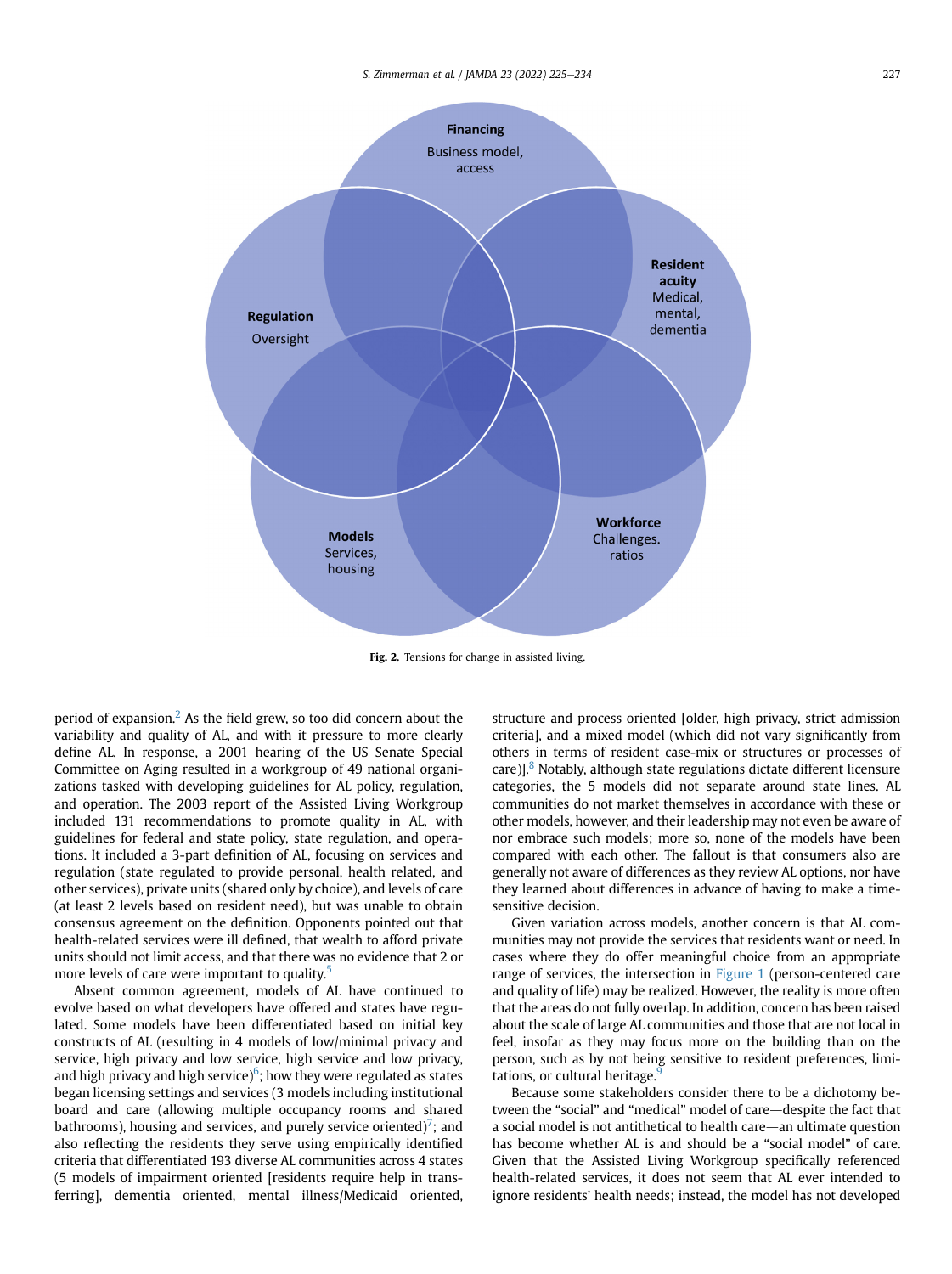wide-scale strategies to integrate such services. Today, experts and organizations recognize the need for a holistic blended model that includes social and medical elements, especially as resident acuity has  $increased.<sup>10-12</sup>$  $increased.<sup>10-12</sup>$  $increased.<sup>10-12</sup>$  $increased.<sup>10-12</sup>$  $increased.<sup>10-12</sup>$ 

#### Potential solutions

The variability of AL has made consumer education critical. Organizations including Argentum and the National Center for Assisted Living provide information about AL on their websites, as do an increasing number of states and AL communities themselves (especially those that are part of chains).<sup>13</sup> Unfortunately, this information does not sufficiently differentiate communities, in large part due to definitional inconsistencies and inadequate information. Standardized public reporting could overcome this challenge, and an effort supported by the US Agency for Healthcare Research and Quality went so far as to develop a standardized "disclosure" tool that, if used, would allow consumers to compare communities on areas including the move in/move out process, service provision, policies, charges and payments, staffing, and the environment.<sup>[14,](#page-9-11)[15](#page-9-12)</sup> The beauty of such a tool is that it educates consumers about the range of important areas around which AL communities may differ, both across and within states.

Further related to models, it has been suggested that decoupling services from housing, which has been done by some states, may enable more individualization and innovation. Having more of a tenant-landlord arrangement may not only allow residents to better choose the care they receive, it also may sidestep some of the nonperson-centered practices that have become common in AL (eg, providing care at times of staff convenience).<sup>16</sup> The state of Connecticut embraces such a model in that it licenses and regulates AL service agencies as opposed to the community.<sup>[17](#page-9-14)</sup> Proponents of decoupling stress that the services should drive the housing, rather than the housing driving the services. The Program of All-Inclusive Care for the Elderly (PACE) has already demonstrated that PACE services can be provided to participants who reside in AL, as can adult day services; in so doing, these services augment the capacity of the AL community. $18$  A robust example of a housing with services program has been implemented by 2Life Communities in the Boston area, which among other services, coordinates care and data sharing with health insurers.<sup>[19,](#page-9-16)[20](#page-9-17)</sup>

Intuitively, one might surmise that smaller models of AL are able to promote more resident control, autonomy, and person-centered care, but the literature is mixed in this regard. $21$  Residents in larger communities have reported feeling more at home than those in smaller communities, $22$  yet both larger and smaller communities have been associated with greater resident autonomy.<sup>[23](#page-9-20),[24](#page-9-21)</sup> However, resident case-mix differs by AL size (eg, smaller communities house more younger residents, residents receiving Medicaid, and with dementia, depression, and functional care needs), and larger communities have more staff, meaning that size comparisons may be influenced by these and other differences. $25,26$  $25,26$  $25,26$  Thus, proposing a solution strictly on the basis of AL size is not person-centered.

Ultimately, understanding which models are best for what residents lies in evaluation, making side-by-side comparisons, allowing for resident preferences and adjusting for resident differences, recognizing that outcomes related to one valued state (eg, safety from harm) may conflict with outcomes related to another valued state (eg, autonomy). $27$  In nursing homes, quality measures are largely medical and health-related outcomes, whereas in AL it is recommended that they address quality of life and satisfaction, along with staffing, safety, health outcomes, and care integration; many such measures have been critiqued and compiled for AL, including an AL-specific measure to assess person-centeredness. $28-30$  $28-30$  If AL quality measures include both social and health components, perhaps the "social model/medical model" dichotomy will be put to rest.

#### Assisted Living Regulation

#### Tensions

If quality were not an issue, there may be no need for regulation—albeit recognizing that regulations set the floor rather than the ceiling for expected care. In nursing homes, many stress the need for regulation to assure quality,  $31$  yet disdain the survey process itself.  $32$  In sum, experts support long-term care regulations at the same time they are dissatisfied with them, including in  $AL<sup>33</sup>$  States began implementing AL policies in the late 1980s, and over the next 30 years (by 2019), more than 2250 AL regulations consistent with the recommendations of the Assisted Living Workgroup were in effect. That said, not all regulations reflect the intentions of the Workgroup, and as new concerns have emerged (such as insufficient diversity, inclusion, and medical care) or become more important (such as quality programming and dementia care), states have not kept pace, often resulting in outdated or inadequate rules. $12$ 

Given the complexity of AL, variable models, and evolution over time, the AL regulatory arena is complicated. States have 182 AL license classifications representing 45 primary licenses, 71 subtypes, and 66 designations that regulators can combine in 350 different ways.<sup>34</sup> Beyond these classifications, AL operators must also respond to multiple federal policies, such as those set forth by the Fair Housing Act, the Centers for Medicare and Medicaid Services (CMS), the Nurse Practice Act, and the Americans with Disabilities Act. In addition, financial underwriters and insurers might require policies that exceed state rules (eg, related to nurse staffing) or that are not well defined by states, such as negotiated risk agreements.<sup>35[,36](#page-9-32)</sup>

Affordability poses another regulatory challenge. AL developers focus on older adults with at least \$62,000 in annual income (at times including their children's financial support), which is needed to afford AL and health-related expenses, yet the middle-income senior population will nearly double by 2029, and 54% will lack financial resources to afford  $AL^{37}$  Catering to this sector, affordable development and operating sources such as low-income housing tax credits and Medicaid waivers often require or prohibit specific physical and operational elements (eg, private apartment units), even when state regulations do not. In sum, the tension is that some options intended to promote accessibility may run counter to state regulations.

Also apparent in regulations is reference to the social model of care, emphasizing resident autonomy, dignity, and choice. $<sup>2</sup>$  $<sup>2</sup>$  $<sup>2</sup>$  Tensions</sup> exist between resident choice and rules designed to support safety. For example, Florida regulations do not permit AL communities with a "limited nursing services" license to care for residents with a stage 3 or 4 pressure ulcer even if they would choose to stay, despite evidence regarding negative outcomes associated with care transitions[.38](#page-9-34)[,39](#page-10-0) Discussion of negotiated risk agreements in AL date back to the 1990s, but a providers' hands may be tied if the regulations are not flexible.<sup>40</sup> In such an instance, person-centered care is challenged.

#### Potential solutions

First and foremost, if regulations are to promote quality care while being responsive to consumer preferences, they must be created in partnership between regulators, AL leaders, residents and their advocates, and other stakeholders, and routinely assessed to ensure that they are consistent and nonduplicative, that they leave no major gaps or loopholes, and that they are updated as needed to reflect emerging issues. By way of example, 5 states have public-private partnerships to improve AL quality and inform consumers: 3 require mandatory quality reporting (Ohio, Minnesota, Oregon), and 2 are voluntary programs (New Jersey, Wisconsin). These states collect and report resident and family satisfaction measures; some also collect quality metrics associated with person-centered care, resident falls, antipsychotic medication use, and staff training and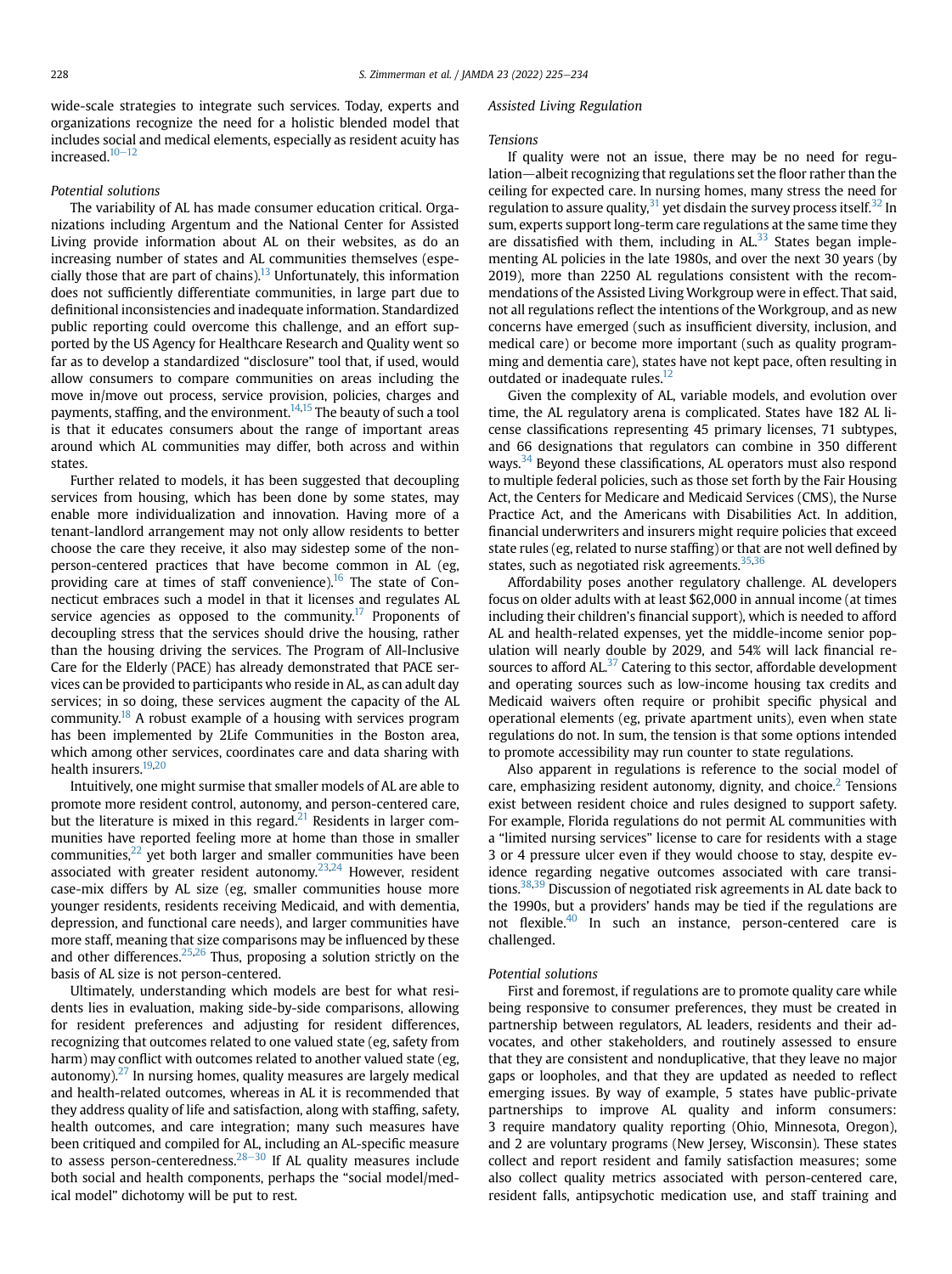retention. Their specific approaches vary, however; Minnesota is developing an AL Report Card, $41$  New Jersey's Advanced Standing program includes regulatory compliance visits and peer review, $42$ and Wisconsin's WCCEAL provides quarterly reports to participating AL communities, which may then receive coaching and peerto-peer learning. In the Wisconsin project, participating communities had fewer citations and complaints, and were more often eligible for an abbreviated state survey, compared with communities that did not participate in WCCEAL.<sup>43</sup>

In addition, professional approaches to quality improvement can complement state regulations. Examples include the American Health Care Association/National Center for Assisted Living (AHCA/NCAL) National Quality Award Program based on the Baldrige model, the National Committee for Quality Assurance, and health care accreditation bodies such as CARF International that launched AL accreditation in 2000 and the Joint Commission, which recently established an AL accreditation program.  $44-46$  $44-46$  However, evidence is needed about whether these programs, including voluntary or mandatory approaches, improve quality.

Toward that end, as states revise their regulations, researchers can provide support with data collection and analysis, examining how regulations relate to outcomes using innovative research methods[.34](#page-9-30)[,47,](#page-10-6)[48](#page-10-7) To date, no single component defines "good" AL care, meaning that practice and policy should not focus narrowly on nor restrict any particular type of care pending additional evidence.<sup>[49](#page-10-8)</sup>

#### Assisted Living Financing

#### Tensions

As AL communities evolved, so too did business models that finance their development and operations. Typically, AL consists of real estate (housing) and service components. A community may be owned and operated by a single entity, or the service component may be managed by a provider leasing the real estate. More than one-half of AL communities are chain-affiliated; in nursing homes, concern has been raised about the impact of chain ownership on staffing and quality, and although findings are not conclusive, similar questions may be relevant for AL.<sup>50</sup>

Charges for AL housing and services are largely paid by residents' incomes and assets (on occasion with family supplementation), and they are notable. Per month, the median AL cost is \$4300, ranging from an average of \$3000 in Missouri to \$6690 in Delaware.<sup>[51](#page-10-10)</sup> Annually, median costs increased 79% between 2004 and 2020  $-$  from \$28,800 to \$51,600.<sup>[52](#page-10-11)</sup> This rate of increase is well in excess of nursing home and home care costs (62% and 30%, respectively), and has far outpaced US inflation. The only source of insurance covering AL is long-term care insurance, but the proportion of older Americans covered by such insurance remains small; in 2018, it paid for approximately 36,000 claimants residing in  $AL^{53}$  $AL^{53}$  $AL^{53}$  In terms of other payment sources, almost 20% of Medicare beneficiaries residing in AL are dually eligible (ie, also eligible for Medicaid), but while virtually all states cover some AL service costs through Medicaid, access is often limited due to waiting lists and insufficient funds.<sup>54,[55](#page-10-14)</sup> Further, the generosity of state payment varies widely; in 2014, annual per beneficiary Medicaid spending on AL services ranges from less than \$2000 in North Dakota to more than \$100,000 in Pennsylvania.<sup>56</sup>

AL costs highlight that investors and operators have largely focused on the senior market at the upper end of the income distribution. However, the fastest and the largest growing segment are middle-income seniors whose financial resources are projected to be below expected annual AL costs.<sup>[37](#page-9-33)</sup> Fragmented payor systems impact an individual's ability to choose where, when, and how to receive services and supports. The financial future of AL may, therefore, depend on finding less costly ways to serve this "forgotten middle" market and expand access for low-income older adults.

#### Potential solutions

AL owners and developers may consider different approaches to lowering costs, perhaps by refitting existing structures rather than undertaking new and increasingly expensive construction—although bringing existing structures up to code may itself be prohibitively expensive. Alternately, some have suggested diversifying housing options and modifying services to lower monthly cost. $37,57$  $37,57$  Owners and operators may be willing to consider this strategy if it prevents residents from having to move out as their resources deplete, or if it expands the AL market by allowing the growing "forgotten middle" to move in. Residents and staff should be involved in planning renovation and new construction, and evidence-based design should inform the use of the physical space and technology infrastructure to support quality of life and staff efficiencies.<sup>58</sup>

To stimulate innovation, it may be possible to offer AL owners and operators local, state, and federal tax incentives and direct public subsidies if they increase access for middle-income residents. Further, if AL can be shown to delay or reduce nursing home placement and spend-down to Medicaid, such incentives may generate good public return. However, the risk of developing options for the middle market is that these individuals are more likely to deplete their funds and become Medicaid eligible (although less quickly than if they were paying for round-the-clock home care), in which case lower cost options and operational efficiencies will be necessary to allow them to stretch their resources. One example of an incentive to address the affordability gap is Lifesprk, an organization that links housing, primary care, care coordination, and financing in novel ways, including through a new CMS payment model called Global and Professional Direct Contracting.<sup>[59](#page-10-18)</sup>

About 35% of Medicare beneficiaries residing in AL are enrolled in Medicare Advantage (MA) plans. $60$  Their enrollment opens an opportunity, especially for larger AL communities, to partner with existing MA plans or develop their own plans such as to provide onsite medical services. $37$  Increased care coordination and monitoring may translate into fewer hospitalizations, thus delaying or preventing individuals from moving to a higher level of care. Some AL operators have started to experiment with such partnerships, but they remain untested and marginal. $61$  Other partnerships may involve making Special Needs Plans available, for example to residents with dementia, or partnering with PACE, both presenting opportunities for residents to age in place and to expand to new and lower-income markets.  $62-64$  $62-64$  $62-64$ 

From a Medicaid perspective, doing away with state AL waiting lists and coverage limits would be a first step in promoting equity for Medicaid eligible AL residents and more fully including AL in states' long-term care rebalancing policies. $65$  Promoting equity requires that quality for Medicaid recipients be similar to that for private pay residents. Furthermore, broadening eligibility and expanding coverage to home and community-based services for individuals with less acute care needs may prove to be cost-effective for Medicaid by delaying or preventing nursing home admission.

#### Assisted Living Residents

#### Tensions

AL models, regulations, and financing must account for the rising functional, medical, and mental health care needs, as well as sociocultural preferences, of AL residents. The resident population now living in AL has been likened to those in nursing homes.<sup>66</sup> Rates of chronic illness in AL are roughly one-quarter to one-half the rate of chronic illness among nursing home residents, and perhaps not sur-prisingly, 24% of residents are hospitalized each year.<sup>[61](#page-10-20)</sup> In response, some state Medicaid programs provide service coverage to residents with nursing home level of care needs.<sup>67</sup> Similar to the challenges with AL regulations, however, the definition and measurement of this level of need varies across the states. $68$  Further related to diversity,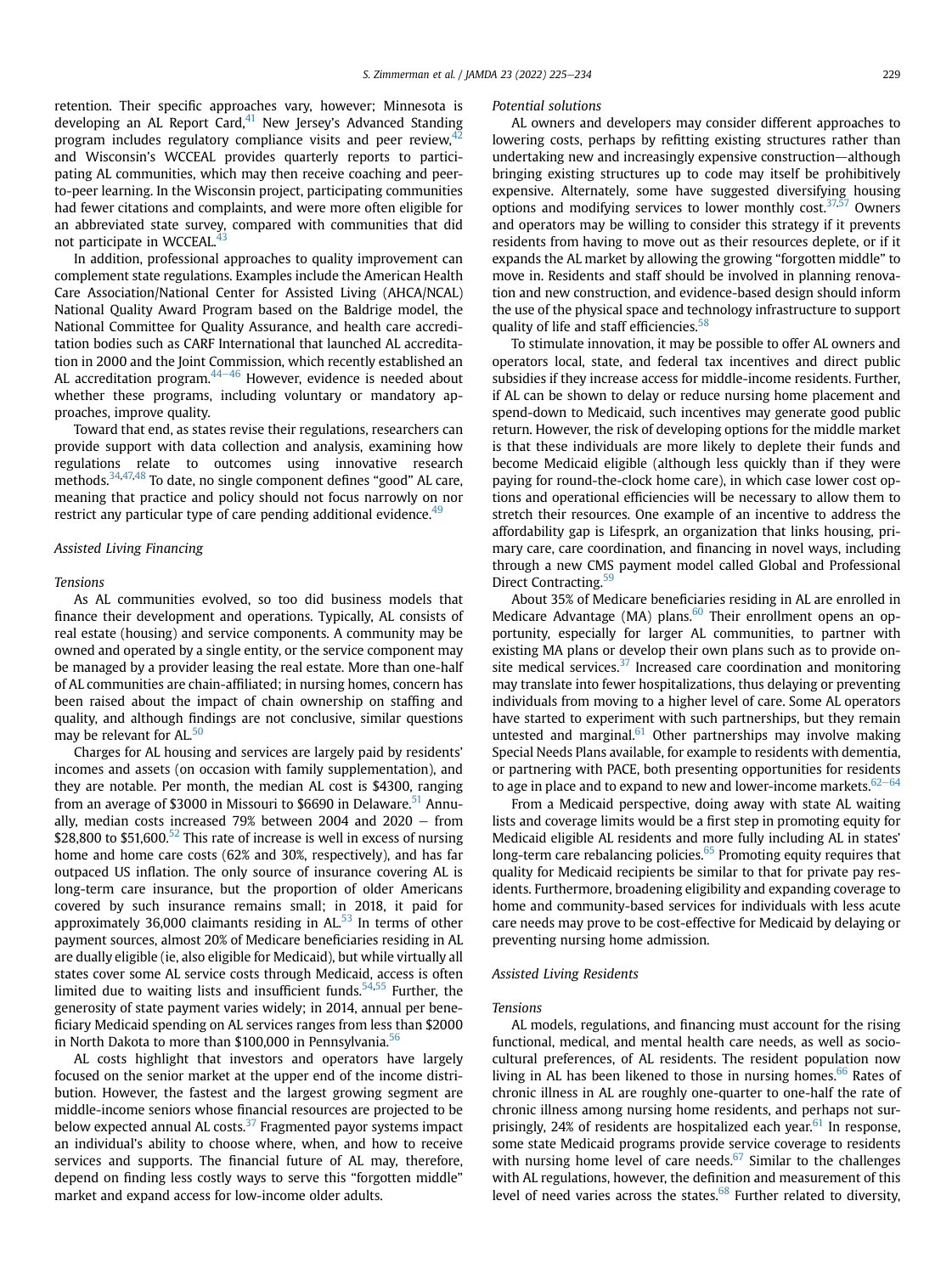although today 81% of residents are White and non-Hispanic, $3$  AL operators will need to be responsive to an increasingly diverse population, including variation in race and ethnicity as well as sexual orientation and gender identity.

Nationally, 52% of AL residents are age 85 years and older; between one-third and almost one-half have arthritis or heart disease, and 42% have dementia or moderate/severe cognitive impairment.<sup>[3](#page-9-2)[,69](#page-10-26)</sup> A majority require help with activities of daily living, most commonly taking medications (87%), bathing (64%), walking (57%), and dressing  $(48\%)^{3,70}$  $(48\%)^{3,70}$  $(48\%)^{3,70}$  $(48\%)^{3,70}$  $(48\%)^{3,70}$  In addition, the mental health care needs of AL residents are notable and rising; 31% are diagnosed with depression and more than 11% have serious mental illness[.3](#page-9-2),[71](#page-10-28)[,72](#page-10-29)

Typically, AL has limited ability to meet the needs of higher-acuity residents due to off-site medical care, ineffective segregated memory care units, low staffing ratios, and insufficiently trained staff-all pointing to a disconnect between the current system and residents' needs. $69,73-76$  $69,73-76$  $69,73-76$  $69,73-76$  To further complicate matters, as AL communities are called upon to address higher resident needs, they are simultaneously tasked with straddling the delicate balance between acuity, safety, and autonomy, and at the same time face liability for the well-being of increasingly medically complex residents.<sup>[75](#page-10-31)</sup>

#### Potential solutions

AL residents are typically treated by community-based medical providers who rely on families or staff to contact them when problems arise. This arrangement is challenging for older adults who are ill, for families who live at a distance or must secure transportation, for staff who rely on a prompt reply from providers, and for providers who rely on staff to convey health-related information.<sup>77</sup> Given rising resident acuity, it has been suggested that AL embrace models that coordinate and/or integrate health and long-term care services, or that (as above) AL become the housing with service subcomponent of a coordinated care system where a separate enhanced case management program coordinates primary care, ancillary services, and therapies (such as Georgia's SOURCE Medicaid Waiver program).<sup>78</sup> Although potentially attractive, integration is challenging due to a lack of infrastructure (eg, electronic health records), a private pay model that precludes shared savings from reduced Medicare costs (if, for example, integrated care avoids hospitalization), and the very fact that models of AL have stressed quality of life and avoided medicalization. $61$  However, the COVID-19 pandemic may well change attitudes toward the need for health care in AL, given an excess mortality rate of 17% during the pandemic,<sup>[79](#page-10-34)</sup> a 4-fold higher case fatality rate among AL residents than among others in the state, $80$  COVID-19 recommendations that suggest AL communities would benefit from the services of social workers, nurses, and physicians, $81$  and successful models of infection control in preventing COVID-19 outbreaks.<sup>[82](#page-10-37)</sup>

Despite concerns related to care integration-including that it may lead to further regulation and homogenization of  $AL^{73}$  $AL^{73}$  $AL^{73}$  -there has been a growing trend of AL communities partnering with hospitals, physician practices, and individual practitioners. Related evidence indicates that onsite medical care may result in more thorough diagnosis and more medication prescribing (albeit not necessarily proper prescribing) and prevent emergency department visits and hospitalizations. $83\overline{-85}$  $83\overline{-85}$  $83\overline{-85}$  Partnerships with other types of providers, including nurse practitioners, physician assistants, registered nurses, care managers, social workers, pharmacists, and others, have been recommended to offer wrap-around services to residents.<sup>[86](#page-10-39)</sup> If promoted, integration should include mental health services as well, recognizing the need for treatment for persons with mental illness. $87$ 

Models that deliver primary care to AL residents in place may become more viable with advancements in portable health technology and access to electronic health records, although only one-quarter of communities have electronic records and limited access to broadband can be problematic. $88$  Liability and reimbursement must continue to evolve for these models to become standard, but recent Medicare reform has reduced some financial barriers to house calls. From the provider perspective, AL communities are a highly efficient setting in which to provide care given the close proximity of numerous residents, but it is important that the medical providers and AL staff are clear on what is expected and desired of the other.<sup>[77,](#page-10-32)[89](#page-10-42)</sup>

In addition, care integration for persons with dementia is gaining traction, despite the stigma associated with dementia in integrated settings.<sup>90</sup> Stakeholders are recognizing that isolated, specialized units raise moral and civil rights concerns, and advocating for the integration of those communities. $91$  More so, research regarding special (memory) care units is mixed and not largely supportive. Although some studies have pointed toward better outcomes, others find either a lack of evidence or a risk of higher antipsychotic use and resident mistreatment. $92$  And, when outcomes are positive, it is not the separation that is beneficial, but instead the approach to care.  $93$ Mostly, it has been pointed out that there is nothing special about (segregated) special care, with 2 systematic reviews pointing out that best practices are more important than a specialized unit.  $94,95$  $94,95$  At the same time, it must be acknowledged that persons without dementia may not want to reside alongside those with moderate or severe de-mentia, thus underscoring the ongoing dilemma.<sup>[90](#page-10-43)</sup> One solution herein is to train all AL staff in dementia care practices, such as those recommended by the Alzheimer's Association that are setting neutral.<sup>96</sup>

Diversity and inclusion are emerging policy and professional topics in AL. A few states (California, Oregon, Massachusetts) require staff training in lesbian, gay, bisexual, transgender, and queer (LGBTQ) topics,<sup>[12](#page-9-29)</sup> and some providers have adopted culturally and linguistically responsive practices in recognition of current and prospective residents who are diverse in terms of race, ethnicity, culture and sexual orientation. For example, Forbes recently profiled LGBTQ-friendly housing in multiple states and numerous professional associations have developed tools for promoting cultural responsiveness and inclusion. $97$  More so, if AL is to become more accessible to low-income older adults, care must reflect the needs of this population. Currently in AL, Medicaid residents are more likely to be non-White, younger, male, and never married; to have mental illness or intellectual and developmental disabilities; and to exhibit behaviors such as being verbally or physically abusive.  $65,71$  $65,71$  $65,71$ 

#### Assisted Living Nurse and Direct Care Workforce

#### Tensions

At its core, the quality of all long-term care is driven by the workforce, and similar to the rest of long-term care, the AL industry is challenged by workforce issues that have become exacerbated since the pandemic. A recent survey found 59% of AL communities reported their workforce situation being worse than it was in 2020, and 81% had staffing shortages they were unable to fill.<sup>[98](#page-11-1)</sup> As is true of the entire field of long-term care, these challenges are fueled by low wages, insufficient benefits, poor supervision, strenuous workloads, poorly designed job roles, limited career advancement opportunities, and stigma (eg, perceptions that the staff are not qualified to work elsewhere, microaggressions), among others. $99-102$  $99-102$  This tension is especially critical because staffing is 1 of the 3 highest costs for AL, along with mortgage/lease payments and food. There are limited evidencebased best practices to recruit and retain direct care staff in AL, and so there is need to better understand what mechanisms attract staff and promote retention, and how related strategies might differ from those in nursing homes.<sup>[103](#page-11-3)</sup>

Some staffing tensions are more specific to AL, including variable staffing ratios, skill mix, and training requirements. The most common staffing ratio model in AL is flexible/as needed staffing, defined as a "sufficient" number of staff adequately trained to meet residents'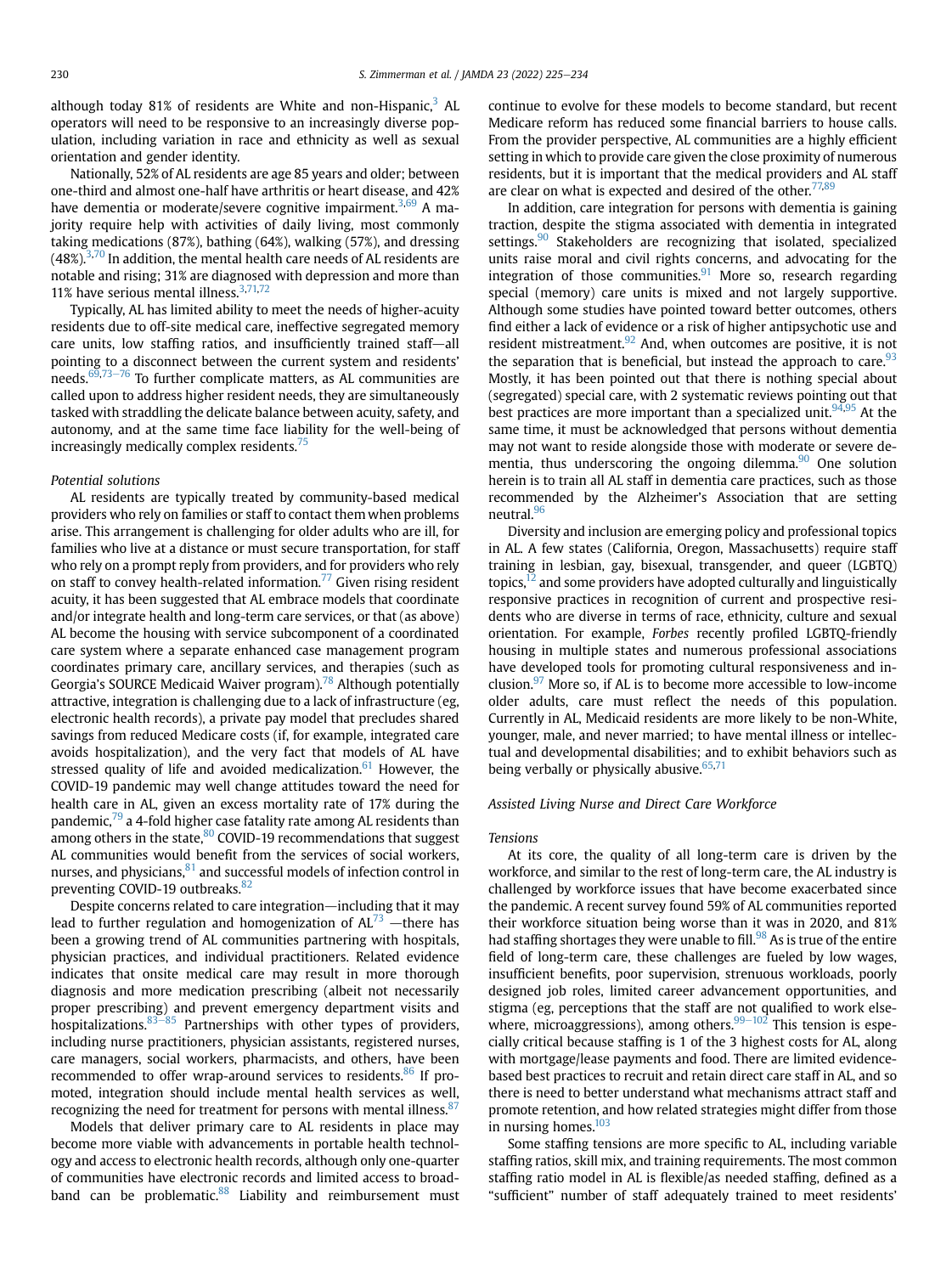needs.<sup>[104](#page-11-4)</sup> The sufficiency of staffing may be an arbitrary judgment however, and has been challenged in class action suits charging that AL staffing does not meet residents' needs. $105$  Skill mix is similarly variable and potentially contentious, with effects on resident outcomes. Slightly more than one-half of AL communities (54%) have a registered nurse (RN) or licensed practical nurse (LPN) on site,  $69$  and they work within different models of care (no/minimal hours worked by nurses, low hours/primarily LPN, low hours/primarily RN, and high hours/mix of RN and LPN). $106$  Although having a nurse on site may reduce affordability, it also may reduce the likelihood of hospitalization or discharge to nursing homes (although findings related to discharge are inconsistent). 49[,107,](#page-11-7)[108](#page-11-8)

Another key area of variability and tension is training of direct care workers. The regulations of 40 states require staff training, but the number of required hours ranges from 1 to 80; more so, some states are silent as to the topic of training, while others specify the training topics.<sup>[104](#page-11-4)</sup> The adequacy of training is important not only for care provision, it also improves staffs' own attitudes and satisfaction.<sup>109</sup> Dementia training may be especially important, given the high rate of dementia in AL (42%) and the fact that resident tenure is almost two years (median of 22 months), meaning that the quality of the rela-tionship between staff and residents is especially consequential.<sup>[110](#page-11-10)</sup>

#### Potential solutions

Addressing workforce challenges in AL requires many of the strategies being promoted for the long-term care workforce in general: inadequacies in pay and benefits must be rectified, supervision must be improved, workloads must be right-sized, jobs must be redesigned to offer satisfaction and empowerment, and career trajectories or advanced direct care positions must be developed.

Initial and ongoing training needs must also be addressed, especially considering the rising acuity and evolving needs of AL residents. If the training requirements for AL staff are made more rigorous, the workforce might become more professionalized, impacting recruitment of new staff and quality of care for residents. LeadingAge has taken this suggestion one step further by calling for competency-based training requirements.<sup>[111](#page-11-11)</sup> Of course, introducing such standards in AL would require that core competencies be explicated, which has yet to be done. States including Florida and Wisconsin have developed training materials and registries to track required and supplemental training activities for AL, and some universities, including Rutgers, have forged partnerships with AL communities to build the workforce.<sup>112–[114](#page-11-12)</sup> In addition, there is now more attention to overall standards of care being promoted through accreditation organizations, including CARF International, The Joint Commission, and the Accreditation Commission for Health Care.

Of critical importance, efforts are underway to establish acuitybased staffing recommendations for AL. In June 2021, the Oregon Senate passed a bill to develop and assess an acuity-based staffing tool for AL memory care.<sup>[115](#page-11-13)</sup> The effort and tool may serve as a useful model for other states.

### Implications for Practice, Policy, and Research

The central tenets of AL $-$ services that are supportive of and responsive to care needs, an operating philosophy emphasizing choice, and a residential environment with the features of home, all combining to provide person-centered care and promote quality of life [\(Figure 1\)](#page-3-0)  $-$ have taken a back seat to tensions inherent in models of AL, regulation, financing, resident acuity, and the workforce, while the intent to provide person-centered care and promote quality of life remains ([Figure 2](#page-4-0)). Toward that end, however, it is important to recognize that although this paper addressed constructs and tensions important to quality of life, it has not addressed all components relevant to quality of life (eg, relationships, emotional comfort, spirituality, perceptions of health). $116$  Therefore, while addressing the tensions presented herein is expected to improve quality of life of AL residents, doing so may not be wholly sufficient. Similarly, although every tension has implications for residents' ability to age in place, little discussion expressly focused on the need to promote aging in place in AL.<sup>[117](#page-11-15)</sup> Further, stakeholders did not fully explore how consumer preferences may continue to evolve over time, and the implications of that evolution for the future of AL.

As noted throughout this article, each tension relates to and has implications for the others; as such, their interplay suggests that reimagining one may simultaneously reimagine another. [Table 1](#page-8-0) summarizes the potential solutions related to each tension. It makes clear that reimagining AL will require changes to practice and policy, and related research. For example, reconciling tensions related to models supports the need for consumer education and the benefit of standardized reporting; regulatory tensions may benefit from partnerships and quality improvement; financing could be eased by limiting unnecessary new construction and diversifying housing options and services to lower costs; attending to resident need suggests

<span id="page-8-0"></span>Table 1

Current Tensions and Potential Solutions to Reimagine Assisted Living

| Tension in Assisted Living      | Potential Solution to Reimagine Assisted Living                                       |
|---------------------------------|---------------------------------------------------------------------------------------|
| Models                          | • Promote consumer education using common definitions and including important details |
|                                 | • Endorse standardized reporting                                                      |
|                                 | • Decouple services from housing                                                      |
|                                 | • Evaluate models in reference to person-centeredness                                 |
|                                 | • Consider quality measures that address social and health components                 |
| Regulation                      | • Create regulations in partnership with stakeholders and review them regularly       |
|                                 | • Encourage and evaluate quality improvement initiatives                              |
|                                 | • Examine outcomes related to regulations                                             |
| Financing                       | • Limit unnecessary new construction                                                  |
|                                 | • Diversify housing options and modify services to lower costs                        |
|                                 | • Provide tax incentives and public subsidies                                         |
|                                 | • Develop partnerships                                                                |
|                                 | • Expand Medicaid coverage                                                            |
| Residents                       | • Coordinate health care consistent with resident acuity                              |
|                                 | • Train all staff on dementia care practices                                          |
|                                 | • Reconsider segregated dementia care                                                 |
|                                 | • Prepare for increased resident diversity                                            |
| Nurse and direct care workforce | • Embrace strategies being recommended in nursing homes                               |
|                                 | • Address training needs specific to assisted living                                  |
|                                 | • Establish acuity-based staffing recommendations                                     |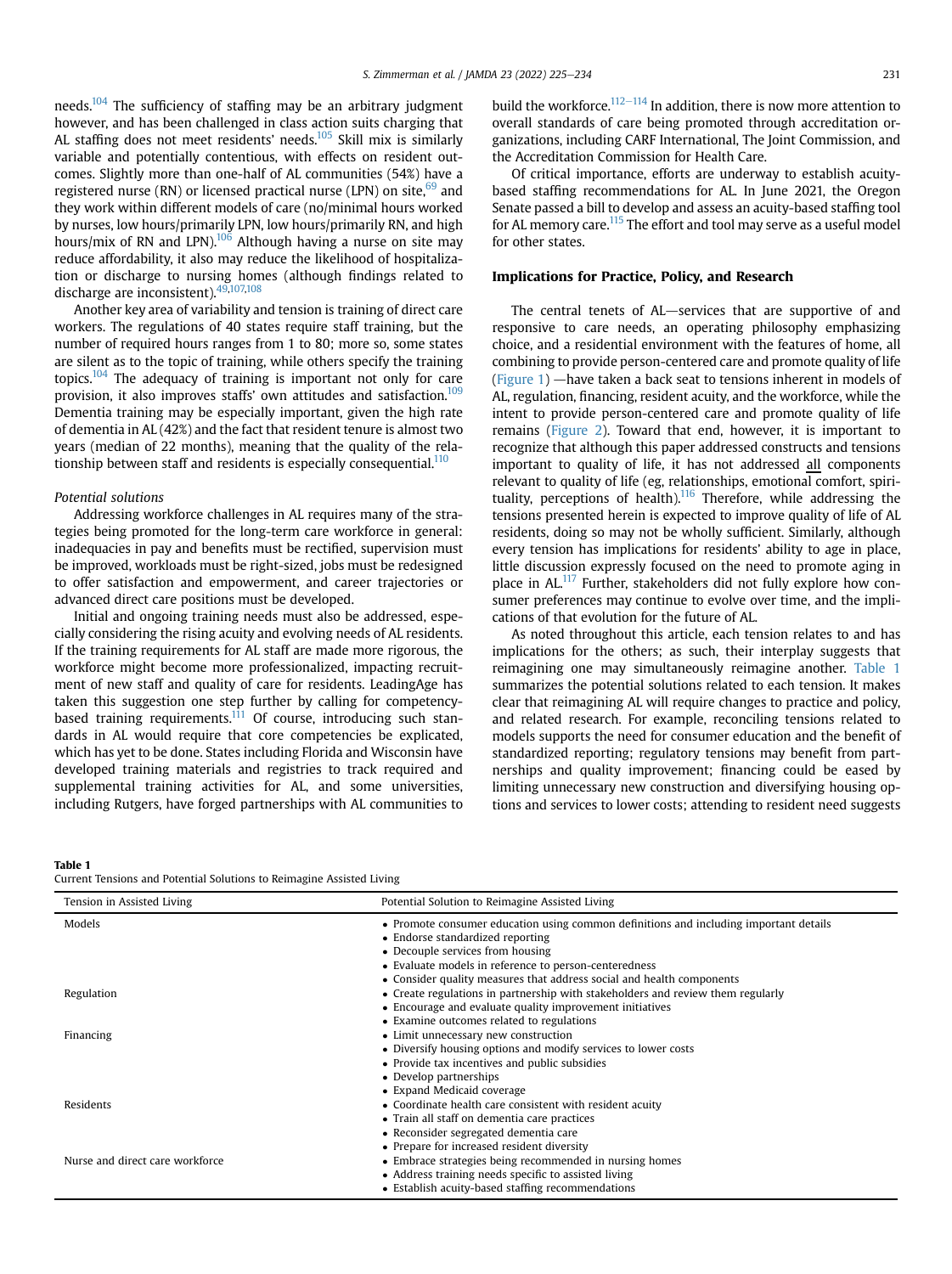the benefit of coordinating health care and reconsidering segregated care; and strengthening the workforce includes training and establishing acuity-based staffing recommendations. Indeed, there is need to understand which models are best for what residents, how regulatory requirements support or hinder evidence-based practice and quality, which financial incentives most efficiently increase access to AL to allow for a more diverse resident population, how to properly address resident acuity given the range of need, and how to staff according to that need. At the same time, it will be important to assure that changes are not overly "urban-centric" and that they avoid the "us vs. them" mentality—whether that be regulators vs providers, families vs staff, residents without vs residents with dementia, or the media vs the entire AL industry. The imperative to reimagine AL is a societal one.

Despite some innovative and promising models of AL, there is general consensus that overall, the current model of AL has been taken as far as it can go. As a society, we are asking AL to be a product very different than its original roots. Today's AL is not meeting the demands being placed upon it, and attending to the tensions described in this paper may result in better care and housing options. To do so requires a focus on quality, involvement of all stakeholders, and proponents willing to lead change (such as was witnessed in nursing homes through the Green House model).<sup>118</sup> Those providers, states, and organizations that are already leading with innovation could be among the change makers the industry sorely needs.

#### Acknowledgments

This research was supported by grants R01AG050602 and R01AG057746 from the National Institute on Aging, and grant R01HS26893 from the Agency for Healthcare Research and Quality. The authors thank William Haltermann (Office of the Assistant Secretary for Planning and Evaluation, U.S. Department of Health and Human Services) for his participation in one of the retreats that informed the content of this paper. The views expressed in this article are those of the authors and do not necessarily reflect the views, position, or policy of the Department of Veterans Affairs, the Office of the Assistant Secretary for Planning and Evaluation, the U.S. Department of Health and Human Services, or the U.S. government. The authors recognize the dedication and efforts of the staff who work in assisted living, and that many lives were lost among residents and staff in the wake of the COVID-19 pandemic. Those angels were riding on our shoulders as we re-envisioned assisted living.

#### <span id="page-9-0"></span>References

- <span id="page-9-1"></span>1. [Zimmerman S, Sloane PD. De](http://refhub.elsevier.com/S1525-8610(21)01055-0/sref1)finition and classification of assisted living. [Gerontologist 2007;47:33](http://refhub.elsevier.com/S1525-8610(21)01055-0/sref1)-[39](http://refhub.elsevier.com/S1525-8610(21)01055-0/sref1).
- <span id="page-9-2"></span>2. [Wilson KB. Historical evolution of assisted living in the United States, 1979 to](http://refhub.elsevier.com/S1525-8610(21)01055-0/sref2) [the Present. Gerontologist 2007;47\(suppl 1\):8](http://refhub.elsevier.com/S1525-8610(21)01055-0/sref2)-[22.](http://refhub.elsevier.com/S1525-8610(21)01055-0/sref2)
- 3. [Harris-Kojetin L, Sengupta M, Lendon JP, et al. Long-term care providers and](http://refhub.elsevier.com/S1525-8610(21)01055-0/sref3) [services users in the United States, 2015](http://refhub.elsevier.com/S1525-8610(21)01055-0/sref3)-[2016. National Center for Health](http://refhub.elsevier.com/S1525-8610(21)01055-0/sref3) [Statistics. Vital Health Stat 2019;3.](http://refhub.elsevier.com/S1525-8610(21)01055-0/sref3)
- <span id="page-9-4"></span><span id="page-9-3"></span>4. [Kane RA, Kane RL, Ladd RC. Heart of Long-Term Care. Oxford University Press;](http://refhub.elsevier.com/S1525-8610(21)01055-0/sref4) [1998.](http://refhub.elsevier.com/S1525-8610(21)01055-0/sref4)
- 5. The Assisted Living Workgroup. Assuring quality in assisted living: guidelines for federal and state policy, state regulation, and operations. [https://www.](https://www.huduser.gov/portal/sites/default/files/pdf/Assuring-Quality-in-Assisted-Living-Guidelines.pdf) huduser.gov/portal/sites/default/fi[les/pdf/Assuring-Quality-in-Assisted-](https://www.huduser.gov/portal/sites/default/files/pdf/Assuring-Quality-in-Assisted-Living-Guidelines.pdf)[Living-Guidelines.pdf.](https://www.huduser.gov/portal/sites/default/files/pdf/Assuring-Quality-in-Assisted-Living-Guidelines.pdf) Accessed July 30, 2021.
- <span id="page-9-5"></span>6. [Kane RA, Baker MO, Salmon J, Veazie W. Consumer perspectives on private](http://refhub.elsevier.com/S1525-8610(21)01055-0/sref6) [versus shared accommodations in assisted living settings. AARP; 1998:1](http://refhub.elsevier.com/S1525-8610(21)01055-0/sref6)-[65.](http://refhub.elsevier.com/S1525-8610(21)01055-0/sref6) [Report #9807.](http://refhub.elsevier.com/S1525-8610(21)01055-0/sref6)
- <span id="page-9-6"></span>7. Mollica RL, Wilson KB, Ryther BS, Lamarche HJ. Guide to assisted living and state policy (Contract No. HHS-100-94-0024). [https://aspe.hhs.gov/sites/](https://aspe.hhs.gov/sites/default/files/private/pdf/177066/alspguide.pdf) default/fi[les/private/pdf/177066/alspguide.pdf](https://aspe.hhs.gov/sites/default/files/private/pdf/177066/alspguide.pdf). Accessed July 30, 2021.
- <span id="page-9-8"></span><span id="page-9-7"></span>8. [Park NS, Zimmerman S, Sloane PD, et al. An empirical typology of residential](http://refhub.elsevier.com/S1525-8610(21)01055-0/sref8) [care/assisted living care. Gerontologist 2006;46:238](http://refhub.elsevier.com/S1525-8610(21)01055-0/sref8)-[248.](http://refhub.elsevier.com/S1525-8610(21)01055-0/sref8)
- 9. [Kane RA, Cutler LJ. Re-imagining long-term services and supports: towards](http://refhub.elsevier.com/S1525-8610(21)01055-0/sref9) [livable environments, service capacity, and enhanced community integration,](http://refhub.elsevier.com/S1525-8610(21)01055-0/sref9) [choice, and quality of life for seniors. Gerontologist 2015;55:286](http://refhub.elsevier.com/S1525-8610(21)01055-0/sref9)-[295.](http://refhub.elsevier.com/S1525-8610(21)01055-0/sref9)
- <span id="page-9-9"></span>10. Bowers LA. Choose: medical or social model, Mace says. [https://www.](https://www.mcknightsseniorliving.com/home/news/choose-medical-or-social-model-mace-says/) [mcknightsseniorliving.com/home/news/choose-medical-or-social-model](https://www.mcknightsseniorliving.com/home/news/choose-medical-or-social-model-mace-says/)[mace-says/](https://www.mcknightsseniorliving.com/home/news/choose-medical-or-social-model-mace-says/). Accessed July 30, 2021.
- 11. Klinger JH. The changing landscape of assisted living. [https://www.](https://www.pioneernetwork.net/the-changing-landscape-of-assisted-living/) [pioneernetwork.net/the-changing-landscape-of-assisted-living/](https://www.pioneernetwork.net/the-changing-landscape-of-assisted-living/). Accessed July 30, 2021.
- <span id="page-9-29"></span>12. Carder P, Dys S, Winfree J. The Assisted Living Workgroup report: a 15-year review. [https://www.theceal.org/images/alw/CEAL-Workgroup-Report-](https://www.theceal.org/images/alw/CEAL-Workgroup-Report-010920.pdf)[010920.pdf](https://www.theceal.org/images/alw/CEAL-Workgroup-Report-010920.pdf). Accessed July 30, 2021.
- <span id="page-9-10"></span>13. Bowers LA. Consumer education important. [https://www.mcknights](https://www.mcknightsseniorliving.com/home/columns/editors-columns/consumer-education-important/) [seniorliving.com/home/columns/editors-columns/consumer-education](https://www.mcknightsseniorliving.com/home/columns/editors-columns/consumer-education-important/)[important/.](https://www.mcknightsseniorliving.com/home/columns/editors-columns/consumer-education-important/) Accessed July 30, 2021.
- <span id="page-9-11"></span>14. Center for Excellence in Assisted Living. Assisted Living Disclosure Collaborative e A National Initiative. [https://www.theceal.org/information-2/](https://www.theceal.org/information-2/projects-and-national-initiatives/2-uncategorised/14-assisted-living-disclosure-collaborative-a-national-initiative) [projects-and-national-initiatives/2-uncategorised/14-assisted-living-disclo](https://www.theceal.org/information-2/projects-and-national-initiatives/2-uncategorised/14-assisted-living-disclosure-collaborative-a-national-initiative)[sure-collaborative-a-national-initiative.](https://www.theceal.org/information-2/projects-and-national-initiatives/2-uncategorised/14-assisted-living-disclosure-collaborative-a-national-initiative) Accessed July 30, 2021.
- <span id="page-9-12"></span>15. [Zimmerman S, Cohen L, Horsford C. Group proposes public reporting for](http://refhub.elsevier.com/S1525-8610(21)01055-0/sref15) [assisted living. Provider 2013;39:40](http://refhub.elsevier.com/S1525-8610(21)01055-0/sref15)-[42](http://refhub.elsevier.com/S1525-8610(21)01055-0/sref15).
- <span id="page-9-13"></span>[Zimmerman S, Love K, Cohen LW, et al. Person-centeredness in home- and](http://refhub.elsevier.com/S1525-8610(21)01055-0/sref16) [community-based services and supports: domains, attributes, and assisted](http://refhub.elsevier.com/S1525-8610(21)01055-0/sref16) [living indicators. Clin Gerontol 2014;37:429](http://refhub.elsevier.com/S1525-8610(21)01055-0/sref16)-[445.](http://refhub.elsevier.com/S1525-8610(21)01055-0/sref16)
- <span id="page-9-14"></span>17. Dube N. OLR research report. [https://www.cga.ct.gov/2012/rpt/2012-R-0244.](https://www.cga.ct.gov/2012/rpt/2012-R-0244.htm) [htm](https://www.cga.ct.gov/2012/rpt/2012-R-0244.htm). Accessed July 30, 2021.
- <span id="page-9-15"></span>18. [Kohli P, Arbaje AI, Leff B, et al. Assisted living facility use by the Program of](http://refhub.elsevier.com/S1525-8610(21)01055-0/sref18) [All-Inclusive Care for the Elderly. J Am Geriatr Soc 2015;63:594](http://refhub.elsevier.com/S1525-8610(21)01055-0/sref18)-[596](http://refhub.elsevier.com/S1525-8610(21)01055-0/sref18)
- <span id="page-9-16"></span>19. Schectman A, Selinger E. Aging in community. [https://www.bostonglobe.com/](https://www.bostonglobe.com/2021/04/26/opinion/aging-community/) [2021/04/26/opinion/aging-community/.](https://www.bostonglobe.com/2021/04/26/opinion/aging-community/) Accessed July 30, 2021.
- <span id="page-9-17"></span>20. 2 Life Communities. Innovate. [https://www.2lifecommunities.org/why-2life/](https://www.2lifecommunities.org/why-2life/innovate) [innovate](https://www.2lifecommunities.org/why-2life/innovate). Accessed July 30, 2021.
- <span id="page-9-18"></span>21. [Sikorska-Simmons E, Wright JD. Determinants of resident autonomy in](http://refhub.elsevier.com/S1525-8610(21)01055-0/sref21) [assisted living facilities: a review of the literature. Care Manag J 2007;8:](http://refhub.elsevier.com/S1525-8610(21)01055-0/sref21)  $187 - 193.$  $187 - 193.$  $187 - 193.$
- <span id="page-9-19"></span>22. Street D, Burge S, Quadagno J, Barrett A, The salience of social relationships for [resident well-being in assisted living. J Gerontol B Psychol Sci Soc Sci 2007;62:](http://refhub.elsevier.com/S1525-8610(21)01055-0/sref22) [S129](http://refhub.elsevier.com/S1525-8610(21)01055-0/sref22)-[S134](http://refhub.elsevier.com/S1525-8610(21)01055-0/sref22).
- <span id="page-9-20"></span>23. [Morgan LA, Eckert JK, Lyon SM. Small Board-and-Care Homes. Residential](http://refhub.elsevier.com/S1525-8610(21)01055-0/sref23) [Care in Transition. Johns Hopkins University Press; 1995.](http://refhub.elsevier.com/S1525-8610(21)01055-0/sref23)
- <span id="page-9-21"></span>24. Zimmerman S, Eckert K, Wildfi[re JB. The Process of Care. In:](http://refhub.elsevier.com/S1525-8610(21)01055-0/sref24) [Zimmerman S, Sloane P, Eckert K, editors. Assisted Living: Needs, Prac](http://refhub.elsevier.com/S1525-8610(21)01055-0/sref24)[tices, and Policies in Residential Care for the Elderly. Johns Hopkins](http://refhub.elsevier.com/S1525-8610(21)01055-0/sref24) [University Press; 2001](http://refhub.elsevier.com/S1525-8610(21)01055-0/sref24).
- <span id="page-9-22"></span>25. [Sengupta M, Harris-Kojetin LD, Caffrey C. Variation in residential care com](http://refhub.elsevier.com/S1525-8610(21)01055-0/sref25)[munity resident characteristics, by size of community: United States, 2014.](http://refhub.elsevier.com/S1525-8610(21)01055-0/sref25) [NCHS Data Brief 2015;223:1](http://refhub.elsevier.com/S1525-8610(21)01055-0/sref25)-[8](http://refhub.elsevier.com/S1525-8610(21)01055-0/sref25).
- <span id="page-9-23"></span>26. [Zimmerman S, Gruber-Baldini AL, Sloane PD, et al. Assisted living and nursing](http://refhub.elsevier.com/S1525-8610(21)01055-0/sref26) homes: apples and oranges? Gerontologist  $2003;43:107-117$ .
- <span id="page-9-24"></span>27. [Zimmerman S, Sloane PD, Fletcher S. The Measurement and Importance of](http://refhub.elsevier.com/S1525-8610(21)01055-0/sref27) Quality in Tomorrow'[s Assisted Living. In: Golant S, Hyde J, editors. The](http://refhub.elsevier.com/S1525-8610(21)01055-0/sref27) [Assisted Living Residence: A Vision for the Future. Johns Hopkins University](http://refhub.elsevier.com/S1525-8610(21)01055-0/sref27) [Press; 2008](http://refhub.elsevier.com/S1525-8610(21)01055-0/sref27).
- <span id="page-9-25"></span>28. [Zimmerman S, Cohen LW, Washington T, et al. Measures and instruments](http://refhub.elsevier.com/S1525-8610(21)01055-0/sref28) [for quality improvement in assisted living. Ann Longterm Care 2016;24:](http://refhub.elsevier.com/S1525-8610(21)01055-0/sref28)  $15 - 24$  $15 - 24$  $15 - 24$
- 29. Shippee TP, Akosionu O, Brasure M, Beebe T. Literature review and environmental scan: identifying quality measures in assisted living. A report to the Minnesota Department of Human Services. [https://mn.gov/dhs/assets/UMN](https://mn.gov/dhs/assets/UMN-assisted-living-quality-report_tcm1053-393870.pdf)[assisted-living-quality-report\\_tcm1053-393870.pdf.](https://mn.gov/dhs/assets/UMN-assisted-living-quality-report_tcm1053-393870.pdf) Accessed July 30, 2021.
- 30. [Zimmerman S, Allen J, Cohen LW, et al. A measure of person-centered](http://refhub.elsevier.com/S1525-8610(21)01055-0/sref30) [practices in assisted living: the PC-PAL. J Am Med Dir Assoc 2015;16:](http://refhub.elsevier.com/S1525-8610(21)01055-0/sref30)  $132 - 137.$  $132 - 137.$  $132 - 137.$  $132 - 137.$
- <span id="page-9-26"></span>31. [Dark M, Wells J, Edelman TS, et al. Time to support nursing home surveys and](http://refhub.elsevier.com/S1525-8610(21)01055-0/sref31) [enforcement: response to the position of the Society for Post-Acute and Long-](http://refhub.elsevier.com/S1525-8610(21)01055-0/sref31)[Term Care Medicine. J Am Med Dir Assoc 2021;22:1119](http://refhub.elsevier.com/S1525-8610(21)01055-0/sref31)-[1120](http://refhub.elsevier.com/S1525-8610(21)01055-0/sref31).
- <span id="page-9-27"></span>32. [Nazir A, Steinberg K, Wasserman M, et al. Time for an upgrade in the](http://refhub.elsevier.com/S1525-8610(21)01055-0/sref32) [nursing home survey process: a position statement from the Society for](http://refhub.elsevier.com/S1525-8610(21)01055-0/sref32) [Post-Acute and Long-Term Care Medicine. J Am Med Dir Assoc 2020;21:](http://refhub.elsevier.com/S1525-8610(21)01055-0/sref32) [1818](http://refhub.elsevier.com/S1525-8610(21)01055-0/sref32)-[1820](http://refhub.elsevier.com/S1525-8610(21)01055-0/sref32).
- <span id="page-9-28"></span>33. [Mor V, Miller EA, Clark M. The taste for regulation in long-term care. Med Care](http://refhub.elsevier.com/S1525-8610(21)01055-0/sref33) Res Rev 2010:67:38S-[64S](http://refhub.elsevier.com/S1525-8610(21)01055-0/sref33).
- <span id="page-9-30"></span>34. [Smith L, Carder PC, Bucy T, et al. Connecting policy to assisted living settings,](http://refhub.elsevier.com/S1525-8610(21)01055-0/sref34) [introducing health services regulatory analysis. Health Serv Res 2021;56:](http://refhub.elsevier.com/S1525-8610(21)01055-0/sref34) [540](http://refhub.elsevier.com/S1525-8610(21)01055-0/sref34)-549
- <span id="page-9-31"></span>35. Sheppard NC. Lending to Continuing Care Retirement Communities. [https://](https://www.rmahq.org/lending-to-continuing-care-retirement-communities/) [www.rmahq.org/lending-to-continuing-care-retirement-communities/](https://www.rmahq.org/lending-to-continuing-care-retirement-communities/). Accessed July 30, 2021.
- <span id="page-9-32"></span>36. [Carlson EM. Protecting rights or waiving them? Why "negotiated risk" should](http://refhub.elsevier.com/S1525-8610(21)01055-0/sref36) [be removed from assisted living law. JHCLP 2007;10:286](http://refhub.elsevier.com/S1525-8610(21)01055-0/sref36)-[337](http://refhub.elsevier.com/S1525-8610(21)01055-0/sref36).
- <span id="page-9-33"></span>37. [Pearson C, Quinn C, Loganathan S, et al. The forgotten middle: many middle](http://refhub.elsevier.com/S1525-8610(21)01055-0/sref37)income seniors will have insuffi[cient resources for housing and health care.](http://refhub.elsevier.com/S1525-8610(21)01055-0/sref37) [Health Aff \(Millwood\) 2019;38:851](http://refhub.elsevier.com/S1525-8610(21)01055-0/sref37)-[859](http://refhub.elsevier.com/S1525-8610(21)01055-0/sref37).
- <span id="page-9-34"></span>38. Florida Department of State. Florida Administrative Code and Florida Administrative Register: Department 58: Department of Elder Affairs: Division 58A: Federal Aging Programs: Chapter 58A-5 Assisted Living Facilities. https://www.fl[rules.org/gateway/Division.asp?DivID](https://www.flrules.org/gateway/Division.asp?DivID=179)=[179.](https://www.flrules.org/gateway/Division.asp?DivID=179) Accessed July 30, 2021.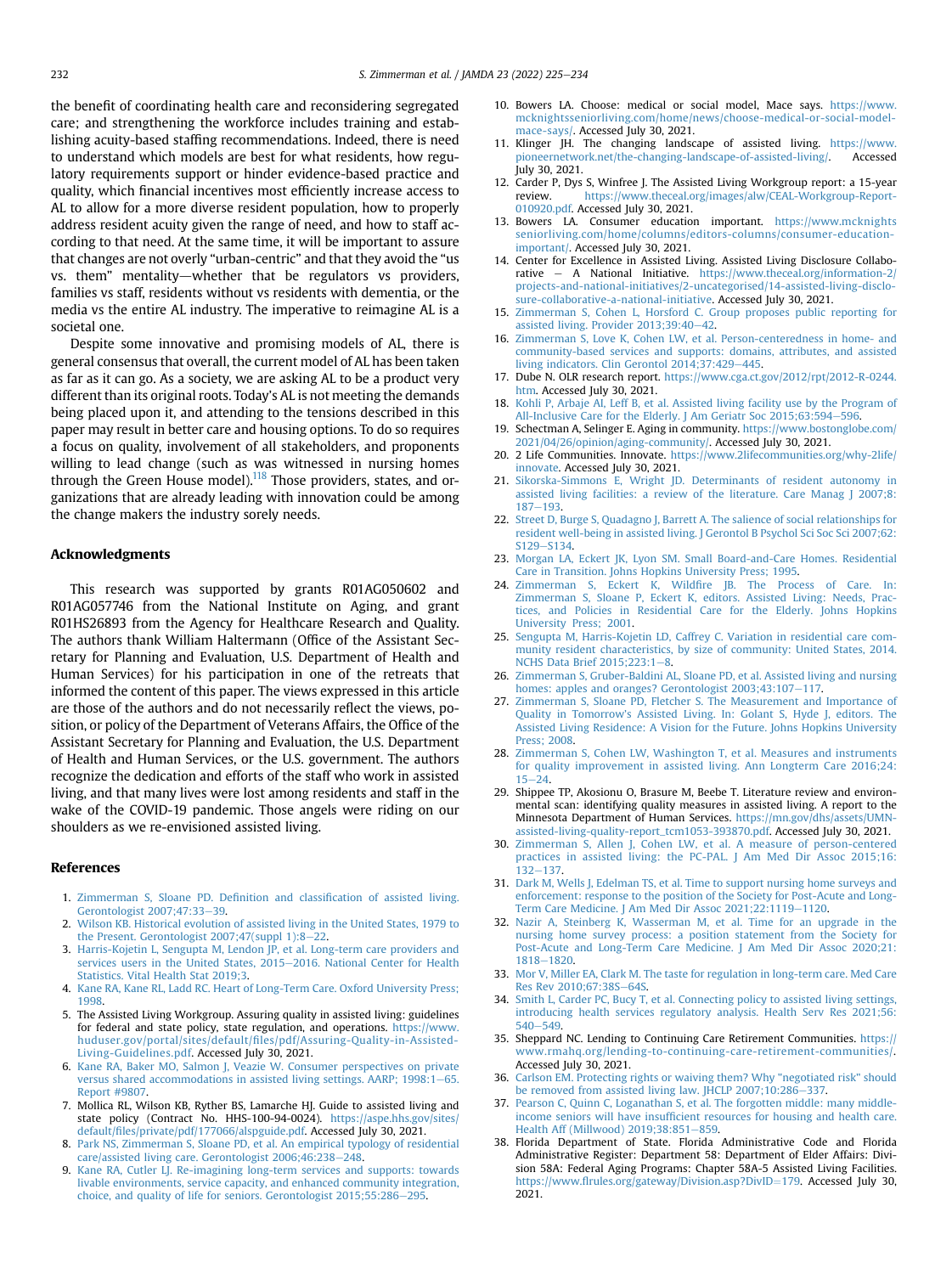- <span id="page-10-0"></span>39. [Coleman EA, Parry C, Chalmers S, Min S. The care transitions intervention:](http://refhub.elsevier.com/S1525-8610(21)01055-0/sref39) [results of a randomized controlled trial. Arch Intern Med 2006;166:](http://refhub.elsevier.com/S1525-8610(21)01055-0/sref39) [1822](http://refhub.elsevier.com/S1525-8610(21)01055-0/sref39)-[1828](http://refhub.elsevier.com/S1525-8610(21)01055-0/sref39)
- <span id="page-10-1"></span>40. [Kapp MB, Wilson KB. Assisted living and negotiated risk: reconciling pro](http://refhub.elsevier.com/S1525-8610(21)01055-0/sref40)tection and autonomy. J Ethics Law Aging  $1995;1:5-13$  $1995;1:5-13$ .
- <span id="page-10-2"></span>41. [Shippee T, Beebe T, Akosionu O, et al. Stakeholder feedback on identifying](http://refhub.elsevier.com/S1525-8610(21)01055-0/sref41) [quality measures for a Minnesota assisted living report card. University of](http://refhub.elsevier.com/S1525-8610(21)01055-0/sref41)  $\widehat{\text{Minness}}$ ota. School of Public Health; 2020. p. 1–[68](http://refhub.elsevier.com/S1525-8610(21)01055-0/sref41).
- <span id="page-10-3"></span>42. Health Care Association of New Jersey. Advanced standing for assisted living facilities. [https://www.hcanj.org/consumers/advanced-standing-for-assisted](https://www.hcanj.org/consumers/advanced-standing-for-assisted-living-facilities/)[living-facilities/](https://www.hcanj.org/consumers/advanced-standing-for-assisted-living-facilities/). Accessed July 30, 2021.
- <span id="page-10-4"></span>43. Wisconsin Coalition for Collaborative Excellence in Assisted Living. [https://](https://wcceal.chsra.wisc.edu/) [wcceal.chsra.wisc.edu/.](https://wcceal.chsra.wisc.edu/) Accessed July 30, 2021.
- <span id="page-10-5"></span>44. American Health Care Association/National Center for Assisted Living. National Quality Award Program. [https://www.ahcancal.org/Quality/National-](https://www.ahcancal.org/Quality/National-Quality-Award-Program/Pages/default.aspx)[Quality-Award-Program/Pages/default.aspx.](https://www.ahcancal.org/Quality/National-Quality-Award-Program/Pages/default.aspx) Accessed July 30, 2021.
- 45. National Committee for Quality Assurance. <https://www.ncqa.org/>. Accessed July 30, 2021.
- 46. The Joint Commission. The Joint Commission launches New Assisted Living Community accreditation program. [https://www.jointcommission.org/](https://www.jointcommission.org/resources/news-and-multimedia/news/2021/05/the-joint-commission-launches-new-assisted-living-community-accreditation-program/) [resources/news-and-multimedia/news/2021/05/the-joint-commission-laun](https://www.jointcommission.org/resources/news-and-multimedia/news/2021/05/the-joint-commission-launches-new-assisted-living-community-accreditation-program/) [ches-new-assisted-living-community-accreditation-program/.](https://www.jointcommission.org/resources/news-and-multimedia/news/2021/05/the-joint-commission-launches-new-assisted-living-community-accreditation-program/) Accessed July 30, 2021.
- <span id="page-10-6"></span>47. [Thomas KS, Cornell PY, Zhang W, et al. State variability in the prevalence and](http://refhub.elsevier.com/S1525-8610(21)01055-0/sref47) [healthcare utilization of assisted living residents with dementia. J Am Geriatr](http://refhub.elsevier.com/S1525-8610(21)01055-0/sref47) [Soc 2020;68:1504](http://refhub.elsevier.com/S1525-8610(21)01055-0/sref47)-[1511](http://refhub.elsevier.com/S1525-8610(21)01055-0/sref47).
- <span id="page-10-7"></span>48. [Temkin-Greener H, Mao Y, Ladwig S, et al. Variability and potential de](http://refhub.elsevier.com/S1525-8610(21)01055-0/sref48)[terminants of assisted living state regulatory stringency. J Am Med Dir Assoc](http://refhub.elsevier.com/S1525-8610(21)01055-0/sref48) 2021:22:1714-[1719.](http://refhub.elsevier.com/S1525-8610(21)01055-0/sref48)
- <span id="page-10-8"></span>49. [Zimmerman S, Sloane PD, Eckert JK, et al. How good is assisted living?](http://refhub.elsevier.com/S1525-8610(21)01055-0/sref49) [Findings and implications from an outcomes study. J Gerontol B Psychol Sci](http://refhub.elsevier.com/S1525-8610(21)01055-0/sref49) [Soc Sci 2005;60:S195](http://refhub.elsevier.com/S1525-8610(21)01055-0/sref49)-[S204](http://refhub.elsevier.com/S1525-8610(21)01055-0/sref49).
- <span id="page-10-9"></span>50. [Harrington C, Olney B, Carrillo H, Kang T. Nurse staf](http://refhub.elsevier.com/S1525-8610(21)01055-0/sref50)fing and deficiencies in the largest for-profi[t nursing home chains and chains owned by private equity](http://refhub.elsevier.com/S1525-8610(21)01055-0/sref50) [companies. Health Serv Res 2012;47:106](http://refhub.elsevier.com/S1525-8610(21)01055-0/sref50)-[128.](http://refhub.elsevier.com/S1525-8610(21)01055-0/sref50)
- <span id="page-10-10"></span>51. Genworth. Genworth Cost of Care Survey 2020. [https://pro.genworth.com/](https://pro.genworth.com/riiproweb/productinfo/pdf/282102.pdf) [riiproweb/productinfo/pdf/282102.pdf.](https://pro.genworth.com/riiproweb/productinfo/pdf/282102.pdf) Accessed July 30, 2021.
- <span id="page-10-11"></span>52. Genworth. Cost of care: Trends and insights 2021. [https://www.genworth.](https://www.genworth.com/aging-and-you/finances/cost-of-care/cost-of-care-trends-and-insights.html) com/aging-and-you/fi[nances/cost-of-care/cost-of-care-trends-and-insights.](https://www.genworth.com/aging-and-you/finances/cost-of-care/cost-of-care-trends-and-insights.html) [html.](https://www.genworth.com/aging-and-you/finances/cost-of-care/cost-of-care-trends-and-insights.html) Accessed July 30, 2021.
- <span id="page-10-12"></span>53. American Association for Long-Term Care. Long term care insurance facts-<br>data-statistics-2019. https://www.aaltci.org/long-term-care-insurance/ [https://www.aaltci.org/long-term-care-insurance/](https://www.aaltci.org/long-term-care-insurance/learning-center/ltcfacts-2019.php#2019claims) [learning-center/ltcfacts-2019.php#2019claims.](https://www.aaltci.org/long-term-care-insurance/learning-center/ltcfacts-2019.php#2019claims) Accessed July 30, 2021.
- <span id="page-10-13"></span>54. [Zimmerman S, Guo W, Mao Y, et al. Health care needs in assisted living:](http://refhub.elsevier.com/S1525-8610(21)01055-0/sref54) [survey data may underestimate chronic conditions. J Am Med Dir Assoc 2021;](http://refhub.elsevier.com/S1525-8610(21)01055-0/sref54)  $22:471-473.$  $22:471-473.$  $22:471-473.$
- <span id="page-10-14"></span>55. Fabius C, Cornell P, Zhang W, Thomas K. State Medicaid financing and access to large assisted living settings for Medicare-Medicaid dual-eligibles. Med Care Res Rev; 2021. [https://doi.org/10.1177/1077558720987666.](https://doi.org/10.1177/1077558720987666) online ahead of print.
- <span id="page-10-15"></span>56. Government Accountablity Office (GAO). Medicaid assisted living services. Improved federal oversight of beneficiary health and welfare is needed. <https://www.gao.gov/assets/gao-18-179.pdf>. Accessed July 30, 2021.
- <span id="page-10-16"></span>57. Regan T. Merrill Gardens' new middle-market brand takes from business hotels. [https://seniorhousingnews.com/2021/04/12/merrill-gardens-takes](https://seniorhousingnews.com/2021/04/12/merrill-gardens-takes-cues-from-business-hotels-with-new-middle-market-brand/)[cues-from-business-hotels-with-new-middle-market-brand/](https://seniorhousingnews.com/2021/04/12/merrill-gardens-takes-cues-from-business-hotels-with-new-middle-market-brand/). Accessed July 30, 2021.
- <span id="page-10-17"></span>58. [Center for Health Design. EDAC Study Guide, Volume 3, Integrating Evidence-](http://refhub.elsevier.com/S1525-8610(21)01055-0/sref58)[Based Design. 3rd Ed. Concord, CA: The Center for Health Design, Inc.; 2014](http://refhub.elsevier.com/S1525-8610(21)01055-0/sref58).
- <span id="page-10-18"></span>59. Senior Housing News. Value-based care innovator Lifesprk to acquire Tealwood Senior Living; Bill Thomas to lead creation of operational model. [https://seniorhousingnews.com/2021/05/11/value-based-care-innovator](https://seniorhousingnews.com/2021/05/11/value-based-care-innovator-lifesprk-to-acquire-tealwood-senior-living-bill-thomas-to-lead-creation-of-operational-model)[lifesprk-to-acquire-tealwood-senior-living-bill-thomas-to-lead-creation](https://seniorhousingnews.com/2021/05/11/value-based-care-innovator-lifesprk-to-acquire-tealwood-senior-living-bill-thomas-to-lead-creation-of-operational-model)[of-operational-model.](https://seniorhousingnews.com/2021/05/11/value-based-care-innovator-lifesprk-to-acquire-tealwood-senior-living-bill-thomas-to-lead-creation-of-operational-model) Accessed July 30, 2021.
- <span id="page-10-19"></span>60. [Temkin-Greener H, Mao Y, McGarry B, et al. Using Medicare enrollment verus](http://refhub.elsevier.com/S1525-8610(21)01055-0/sref60) administrative data to identify benefi[ciaries in assisted living: a comparison of](http://refhub.elsevier.com/S1525-8610(21)01055-0/sref60) [two methodologies. J Am Med Direc Assoc; 2022. In Press.](http://refhub.elsevier.com/S1525-8610(21)01055-0/sref60)
- <span id="page-10-20"></span>61. [Grabowski DC, Caudry DJ, Dean KM, Stevenson DG. Integrated payment and](http://refhub.elsevier.com/S1525-8610(21)01055-0/sref61) [delivery models offer opportunities and challenges for residential care facil](http://refhub.elsevier.com/S1525-8610(21)01055-0/sref61)ities. Health Aff (Millwood)  $2015;34;1650-1656$  $2015;34;1650-1656$ .
- <span id="page-10-21"></span>62. Davis J, Servat C. New approaches to long-term care access for middle-income households. Milken Institute Report. [https://milkeninstitute.org/reports/long](https://milkeninstitute.org/reports/long-term-care-middle-income)[term-care-middle-income](https://milkeninstitute.org/reports/long-term-care-middle-income). Accessed July 30, 2021.
- 63. Mullaney T. Medicare Advantage milestones: Perennial Consortium, UCARE bring senior living plans to market. [https://seniorhousingnews.com/2020/10/](https://seniorhousingnews.com/2020/10/24/medicare-advantage-milestones-perennial-consortium-ucare-bring-senior-living-plans-to-market/) [24/medicare-advantage-milestones-perennial-consortium-ucare-bring](https://seniorhousingnews.com/2020/10/24/medicare-advantage-milestones-perennial-consortium-ucare-bring-senior-living-plans-to-market/)[senior-living-plans-to-market/.](https://seniorhousingnews.com/2020/10/24/medicare-advantage-milestones-perennial-consortium-ucare-bring-senior-living-plans-to-market/) Accessed July 30, 2021.
- 64. Mullaney T. PACE provider InnovAge raises \$350M in IPO, sees potential in senior living initiatives. [https://seniorhousingnews.com/2021/03/07/pace](https://seniorhousingnews.com/2021/03/07/pace-provider-innovage-raises-350m-in-ipo-sees-potential-for-senior-living-initiatives/)[provider-innovage-raises-350m-in-ipo-sees-potential-for-senior-living](https://seniorhousingnews.com/2021/03/07/pace-provider-innovage-raises-350m-in-ipo-sees-potential-for-senior-living-initiatives/)[initiatives/](https://seniorhousingnews.com/2021/03/07/pace-provider-innovage-raises-350m-in-ipo-sees-potential-for-senior-living-initiatives/). Accessed July 30, 2021.
- <span id="page-10-22"></span>65. Greene A, Wiener J, Khatutsky G, et al. Medicaid in residential care. <https://aspe.hhs.gov/report/medicaid-residential-care>. Accessed July 30, 2021.
- <span id="page-10-23"></span>66. Shapiro J. A new nursing home population: The young. [https://www.npr.org/](https://www.npr.org/2010/12/09/131912529/a-new-nursing-home-population-the-young) [2010/12/09/131912529/a-new-nursing-home-population-the-young.](https://www.npr.org/2010/12/09/131912529/a-new-nursing-home-population-the-young) Accessed July 30, 2021.
- <span id="page-10-24"></span>67. Paying for Senior Care. Medicaid and assisted living: State by state benefits and eligibility. [https://www.payingforseniorcare.com/medicaid-waivers/](https://www.payingforseniorcare.com/medicaid-waivers/assisted-living) [assisted-living.](https://www.payingforseniorcare.com/medicaid-waivers/assisted-living)
- <span id="page-10-25"></span>68. Paying for Senior Care. What defines "nursing home level of care" and why it matters. <https://www.payingforseniorcare.com/nursing-home-level-of-care>. Accessed July 30, 2021.
- <span id="page-10-26"></span>69. [Zimmerman S, Sloane PD, Reed D. Dementia prevalence and care in assisted](http://refhub.elsevier.com/S1525-8610(21)01055-0/sref69) living. Health Aff (Millwood)  $2014;33:658-666$  $2014;33:658-666$ .
- <span id="page-10-27"></span>70. Khatutsky G, Ormond C, Wiener JM, et al. Residential care communities and their residents in 2010: a national portrait. [https://stacks.cdc.gov/view/cdc/](https://stacks.cdc.gov/view/cdc/39062) [39062](https://stacks.cdc.gov/view/cdc/39062). Accessed July 30, 2021.
- <span id="page-10-28"></span>71. [Hua CL, Cornell PY, Zimmerman S, et al. Trends in serious mental illness in US](http://refhub.elsevier.com/S1525-8610(21)01055-0/sref71) [assisted living compared to nursing homes and the community: 2007](http://refhub.elsevier.com/S1525-8610(21)01055-0/sref71)-[2017.](http://refhub.elsevier.com/S1525-8610(21)01055-0/sref71) [Am J Geriatr Psychiatry 2021;29:434](http://refhub.elsevier.com/S1525-8610(21)01055-0/sref71)-[444](http://refhub.elsevier.com/S1525-8610(21)01055-0/sref71).
- <span id="page-10-29"></span>72. [Watson LC, Garrett JM, Sloane PD, et al. Depression in assisted living: results](http://refhub.elsevier.com/S1525-8610(21)01055-0/sref72) [from a four-state study. Am J Geriatr Psychiatry 2003;11:534](http://refhub.elsevier.com/S1525-8610(21)01055-0/sref72)-[542.](http://refhub.elsevier.com/S1525-8610(21)01055-0/sref72)
- <span id="page-10-30"></span>73. [Katz PR, Kronhaus A, Fuller S. The role of physicians practicing in assisted](http://refhub.elsevier.com/S1525-8610(21)01055-0/sref73) [living: time for change. J Am Med Dir Assoc 2018;9:102](http://refhub.elsevier.com/S1525-8610(21)01055-0/sref73)-[103](http://refhub.elsevier.com/S1525-8610(21)01055-0/sref73).
- 74. [Siegel EO, Bowers BJ, Carder P, Young HM. Assisted living: optimal person](http://refhub.elsevier.com/S1525-8610(21)01055-0/sref74)environment fi[t. Res Gerontol Nurs 2021;14:5](http://refhub.elsevier.com/S1525-8610(21)01055-0/sref74)-[12.](http://refhub.elsevier.com/S1525-8610(21)01055-0/sref74)
- <span id="page-10-31"></span>75. Berdzik CJ. Acuity level creep in assisted living. [https://media.goldbergsegalla.](https://media.goldbergsegalla.com/uploads/cb1_forthedefense_august2015.pdf) [com/uploads/cb1\\_forthedefense\\_august2015.pdf](https://media.goldbergsegalla.com/uploads/cb1_forthedefense_august2015.pdf). Accessed July 30, 2021.
- 76. American Seniors Housing Association. 2009 Overview of Assisted Living. [https://www.ashaliving.org/product/2009-overview-of-assisted](https://www.ashaliving.org/product/2009-overview-of-assisted-living/)[living/](https://www.ashaliving.org/product/2009-overview-of-assisted-living/). Accessed July 30, 2021.
- <span id="page-10-32"></span>77. [Sloane PD, Zimmerman S, Perez R, et al. Physician perspectives on medical](http://refhub.elsevier.com/S1525-8610(21)01055-0/sref77) [care delivery in assisted living. J Am Geriatr Soc 2011;59:2326](http://refhub.elsevier.com/S1525-8610(21)01055-0/sref77)-[2331](http://refhub.elsevier.com/S1525-8610(21)01055-0/sref77).
- <span id="page-10-33"></span>78. Georgia Department of Community Health. Fact Sheet: Service Options Using Resources in a Community Environment (SOURCE). [https://dch.georgia.gov/](https://dch.georgia.gov/sites/dch.georgia.gov/files/related_files/document/17SOURCE.pdf) sites/dch.georgia.gov/files/related\_fi[les/document/17SOURCE.pdf](https://dch.georgia.gov/sites/dch.georgia.gov/files/related_files/document/17SOURCE.pdf). Accessed July 30, 2021.
- <span id="page-10-34"></span>79. [Thomas KS, Zhang W, Dosa DM, et al. Estimation of excess mortality rates](http://refhub.elsevier.com/S1525-8610(21)01055-0/sref79) [among US assisted living residents during the COVID-19 pandemic. JAMA](http://refhub.elsevier.com/S1525-8610(21)01055-0/sref79) [Netw Open 2021;4:e2113411.](http://refhub.elsevier.com/S1525-8610(21)01055-0/sref79)
- <span id="page-10-35"></span>80. [Temkin-Greener H, Guo W, Mau Y, et al. COVID-19 pandemic in assisted living](http://refhub.elsevier.com/S1525-8610(21)01055-0/sref80) [communities: results from seven states. J Am Geriatr Soc 2020;68:](http://refhub.elsevier.com/S1525-8610(21)01055-0/sref80) [2727](http://refhub.elsevier.com/S1525-8610(21)01055-0/sref80)-[2734.](http://refhub.elsevier.com/S1525-8610(21)01055-0/sref80)
- <span id="page-10-36"></span>81. [Vipperman A, Zimmerman S, Sloane PD. COVID-19 recommendations for](http://refhub.elsevier.com/S1525-8610(21)01055-0/sref81) [assisted living: implications for the future. J Am Med Dir Assoc 2021;22:](http://refhub.elsevier.com/S1525-8610(21)01055-0/sref81) [933](http://refhub.elsevier.com/S1525-8610(21)01055-0/sref81)-[938.](http://refhub.elsevier.com/S1525-8610(21)01055-0/sref81)
- <span id="page-10-37"></span>82. [Mills WR, Buccola JM, Sender S, et al. Home-based primary care led-outbreak](http://refhub.elsevier.com/S1525-8610(21)01055-0/sref82) [mitigation in assisted living facilities in the](http://refhub.elsevier.com/S1525-8610(21)01055-0/sref82) first 100 days of Coronavirus [Disease 2019. J Am Med Dir Assoc 2020;21:951](http://refhub.elsevier.com/S1525-8610(21)01055-0/sref82)-[953](http://refhub.elsevier.com/S1525-8610(21)01055-0/sref82).
- <span id="page-10-38"></span>83. [Kronhaus A, Fuller S, Zimmerman S, Reed D. Prevalence and medication](http://refhub.elsevier.com/S1525-8610(21)01055-0/sref83) [management of dementia by a medical practice providing onsite care in](http://refhub.elsevier.com/S1525-8610(21)01055-0/sref83) [assisted living. J Am Med Dir Assoc 2016;17:673.e9](http://refhub.elsevier.com/S1525-8610(21)01055-0/sref83)–[673.e15.](http://refhub.elsevier.com/S1525-8610(21)01055-0/sref83)
- 84. [Kronhaus A, Zimmerman S, Fuller S, Reed D. Implementing integrated care](http://refhub.elsevier.com/S1525-8610(21)01055-0/sref84) [into assisted living](http://refhub.elsevier.com/S1525-8610(21)01055-0/sref84)  $-$  the road (fi[nally\) taken. J Am Med Dir Assoc 2018;19:](http://refhub.elsevier.com/S1525-8610(21)01055-0/sref84)  $914 - 915$  $914 - 915$
- 85. [Williams JG, Bachman MW, Lyons MD, et al. Improving decisions about](http://refhub.elsevier.com/S1525-8610(21)01055-0/sref85) [transport to the emergency department for assisted living residents who fall.](http://refhub.elsevier.com/S1525-8610(21)01055-0/sref85) [Ann Intern Med 2018;168:179](http://refhub.elsevier.com/S1525-8610(21)01055-0/sref85)-[186](http://refhub.elsevier.com/S1525-8610(21)01055-0/sref85).
- <span id="page-10-39"></span>86. [Resnick B, Allen J, McMahon E. American Assisted Living Nurses Association.](http://refhub.elsevier.com/S1525-8610(21)01055-0/sref86) [The role of physicians practicing in assisted living: what changes do we really](http://refhub.elsevier.com/S1525-8610(21)01055-0/sref86) [need? J Am Med Dir Assoc 2018;19:104](http://refhub.elsevier.com/S1525-8610(21)01055-0/sref86)-[105](http://refhub.elsevier.com/S1525-8610(21)01055-0/sref86).
- <span id="page-10-40"></span>87. [Molinari V. Commentary: trends in serious mental illness in US assisted living](http://refhub.elsevier.com/S1525-8610(21)01055-0/sref87) [compared to nursing homes and the community: 2007](http://refhub.elsevier.com/S1525-8610(21)01055-0/sref87)-[2017. Am J Geriatr](http://refhub.elsevier.com/S1525-8610(21)01055-0/sref87) [Psychiatry 2021;29:445](http://refhub.elsevier.com/S1525-8610(21)01055-0/sref87)-[447.](http://refhub.elsevier.com/S1525-8610(21)01055-0/sref87)
- <span id="page-10-41"></span>88. [Caffrey C, Cairns C, Rome V. Trends in electronic health record use among](http://refhub.elsevier.com/S1525-8610(21)01055-0/sref88) [residential care communities: United States, 2012, 2014, and 2016. Natl](http://refhub.elsevier.com/S1525-8610(21)01055-0/sref88) Health Stat Report  $2020;140:1-10$  $2020;140:1-10$ .
- <span id="page-10-42"></span>89. [Schuchman M, Fain M, Cornwell T. The resurgence of home-based primary](http://refhub.elsevier.com/S1525-8610(21)01055-0/sref89) [care models in the United States. Geriatrics \(Basel\) 2018;3:41.](http://refhub.elsevier.com/S1525-8610(21)01055-0/sref89)
- <span id="page-10-43"></span>90. [Zimmerman S, Dobbs D, Roth EG, et al. Promoting and protecting against](http://refhub.elsevier.com/S1525-8610(21)01055-0/sref90) [stigma in assisted living and nursing homes. Gerontologist 2016;56:535](http://refhub.elsevier.com/S1525-8610(21)01055-0/sref90)-[547](http://refhub.elsevier.com/S1525-8610(21)01055-0/sref90).
- <span id="page-10-44"></span>91. [Steele L, Swaffer K, Phillipson L, Fleming R. Questioning segregation of people](http://refhub.elsevier.com/S1525-8610(21)01055-0/sref91) [living with dementia in Australia: an international human rights approach to](http://refhub.elsevier.com/S1525-8610(21)01055-0/sref91) [care homes. Laws 2019;8:18](http://refhub.elsevier.com/S1525-8610(21)01055-0/sref91).
- <span id="page-10-45"></span>92. [Calkins MP. From research to application: supportive and therapeutic envi](http://refhub.elsevier.com/S1525-8610(21)01055-0/sref92)[ronments for people living with dementia. Gerontologist 2018;58:](http://refhub.elsevier.com/S1525-8610(21)01055-0/sref92) [S114](http://refhub.elsevier.com/S1525-8610(21)01055-0/sref92)-[S128.](http://refhub.elsevier.com/S1525-8610(21)01055-0/sref92)
- <span id="page-10-46"></span>93. Power A. The unapologetic Al Powers argument against segregation. [https://](https://www.seniorlivingforesight.net/the-unapologetic-al-powers-argument-against-segregation/) [www.seniorlivingforesight.net/the-unapologetic-al-powers-argument](https://www.seniorlivingforesight.net/the-unapologetic-al-powers-argument-against-segregation/)[against-segregation/.](https://www.seniorlivingforesight.net/the-unapologetic-al-powers-argument-against-segregation/) Accessed July 30, 2021.
- <span id="page-10-47"></span>94. [Zimmerman S, Anderson WL, Brode S, et al. Systematic review: effective](http://refhub.elsevier.com/S1525-8610(21)01055-0/sref94) [characteristics of nursing homes and other residential long-term care settings](http://refhub.elsevier.com/S1525-8610(21)01055-0/sref94) [for people with dementia. J Am Geriatr Soc 2013;61:1399](http://refhub.elsevier.com/S1525-8610(21)01055-0/sref94)-[1409.](http://refhub.elsevier.com/S1525-8610(21)01055-0/sref94)
- <span id="page-10-48"></span>95. [Lai CK, Yeung JH, Mok V, Chi I. Special care units for dementia individuals with](http://refhub.elsevier.com/S1525-8610(21)01055-0/sref95) [behavioural problems. Cochrane Database Syst Rev 2009;7:CD006470](http://refhub.elsevier.com/S1525-8610(21)01055-0/sref95).
- <span id="page-10-49"></span>96. [Fazio S, Pace D, Maslow K, et al. Alzheimer](http://refhub.elsevier.com/S1525-8610(21)01055-0/sref96)'s Association Dementia Care [Practice Recommendations. Gerontologist 2018;58:S1](http://refhub.elsevier.com/S1525-8610(21)01055-0/sref96)-[S9](http://refhub.elsevier.com/S1525-8610(21)01055-0/sref96).